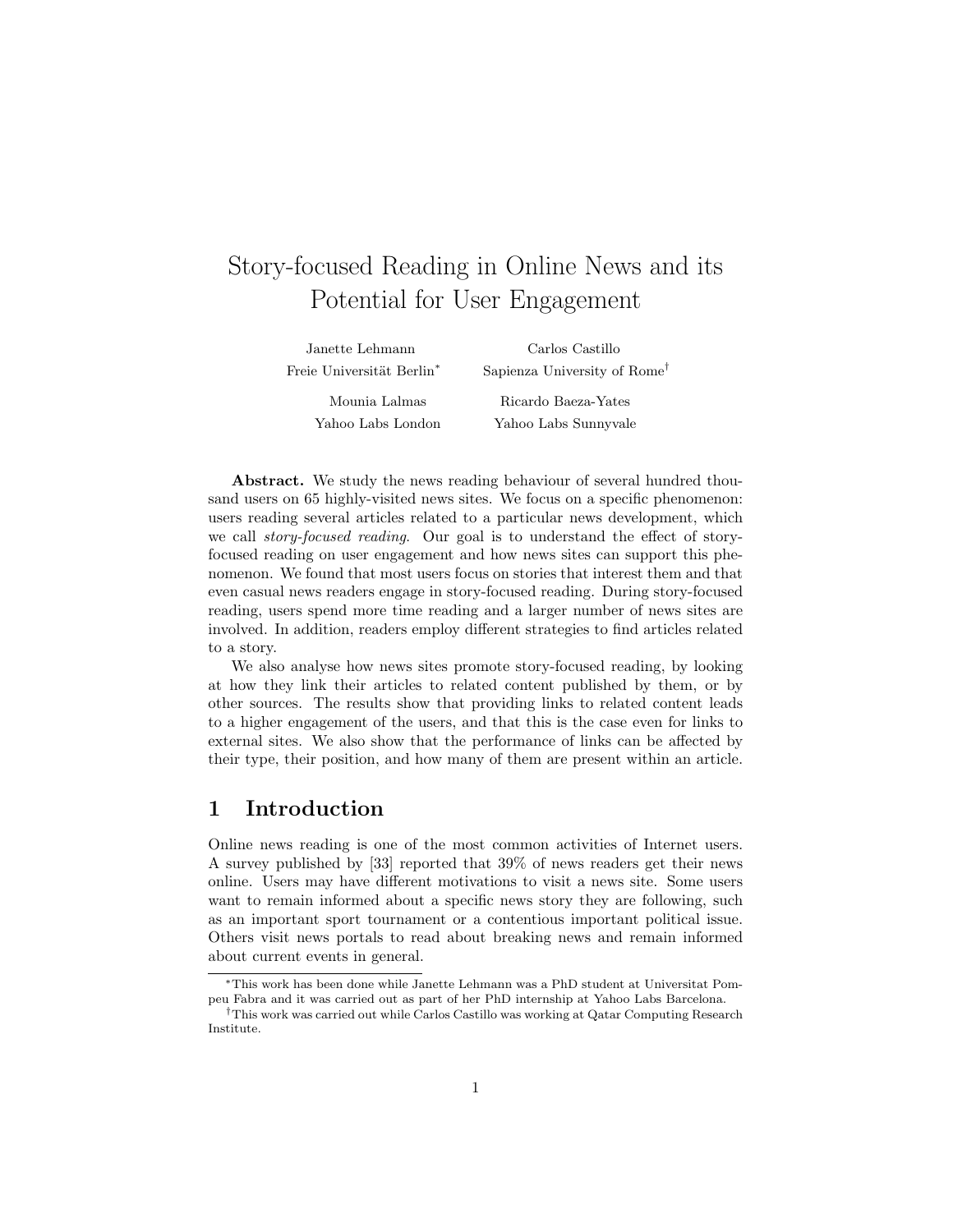The Web has totally changed the news landscape, as users have the possibility to read news from diverse news sites as well as other sources. A recent study found that 57% of users routinely get their news from between two to five news sites [32]. Although users increasingly use social media sites to share news they read and find worth sharing, search engines continue to be an important tool for users to look for articles on news of interest to them; more than 33% of users use search engines regularly to find news [33]. Several search engines offer news verticals specifically designed for users to search for news published by online news sites e.g. [3, 10, 24].

While reading news, users sometimes become interested in a particular news item they just read, and want to find more about it. They may want to obtain various angles on the story, for example, to overcome media bias [36] or to confirm the veracity of what they are reading. A study from the New York Times reported that many users still visit established news outlets to confirm a story, no matter from which source the information initially came from [41].

When asked about news reading online, many users of news sites have said that links to related information on a news article page are important [32]. News sites recognise that users want to further inform themselves, and provide information on different aspects or components of a story they are covering. They also link to other articles published by them, and sometimes even to articles published by other news sites or sources. In this paper, we study this type of reading behaviour. Our goal is to understand its effect on user engagement in the context of news reading and provide insights into how online news sites can support this type of news reading behaviour.

We describe *story-focused news reading*, or simply *story-focused reading*, which occurs when users read multiple articles about a particular news development or event. In this paper, article refers to a single document, and story refers to a set of related articles. Our main contributions are:

- 1. To the best of our knowledge, this is the first study that investigates storyfocused reading in this context and scale, and that also accounts for the interactions between news sites and other sources.
- 2. We study the characteristics of story-focused reading and show that users exhibit a different reading behaviour when focusing on a story.
- 3. We show that having links to related content within the text of a news article keeps users engaged with the news site. We also show that the type, the position and the number of links matter, and that even external links are beneficial.

Our study is based on a large sample of user interaction data on 65 popular news sites publishing articles in English. We analysed 4.9M news reading sessions covering a total of 2,536 stories comprising 25,703 news articles. Stories range from policy issues such as the threat of the US government shutdown (October 1 to 16, 2013), and the NSA spying scandal, to less important issues such as the Draconid meteor shower, and specific sport events.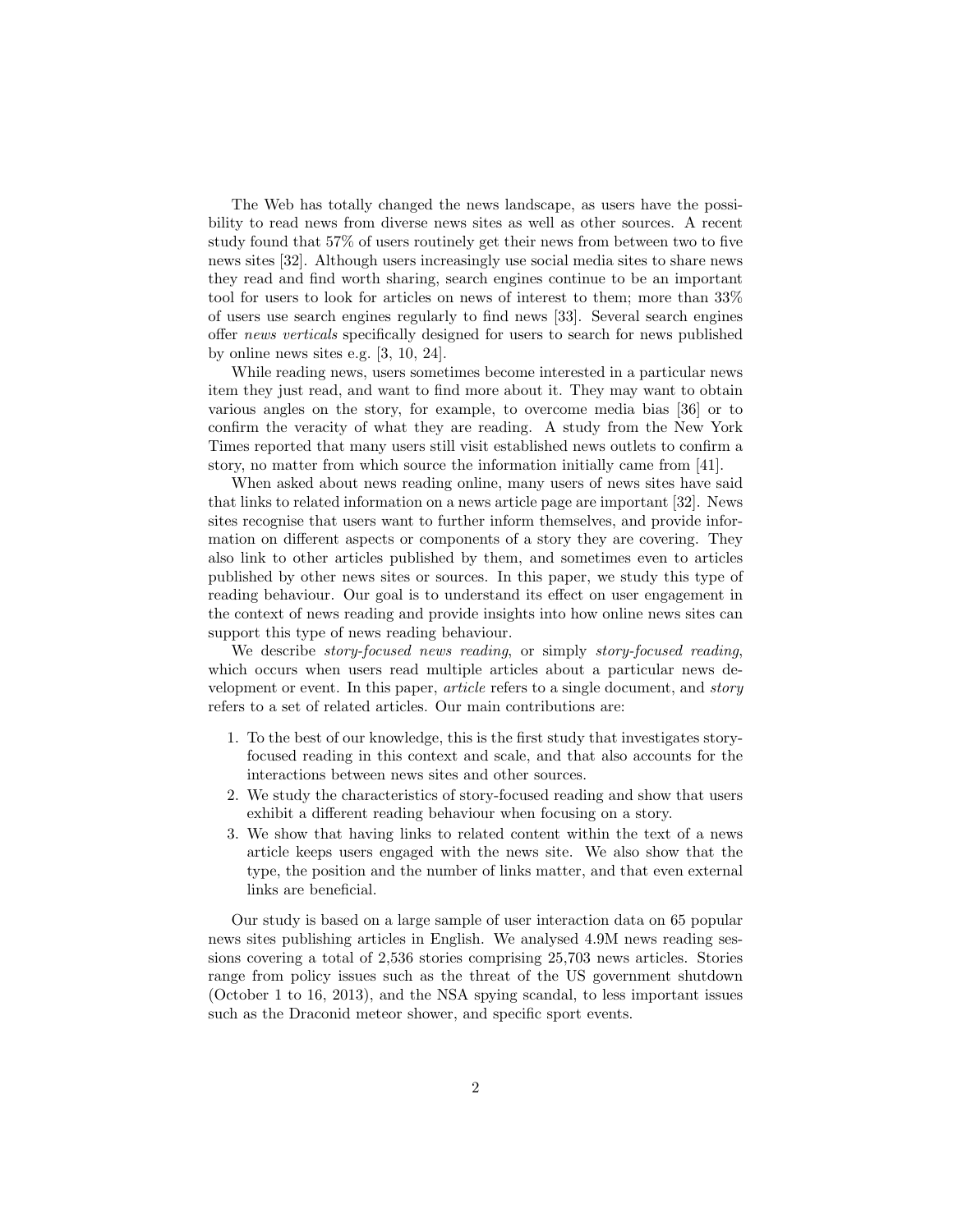## 2 Related Work and Motivation

Our work spans across several research areas. We discuss them, and position our work in their context.

#### 2.1 Reading Behaviour and User Engagement

How users browse the Web has been studied in many contexts [5, 19] and some research has also focused on user reading behaviour on news sites [9, 44, 30]. Knowing how users interact with a site is used to evaluate their engagement with the site. For instance, [29] developed a process model of user engagement to determine the factors (e.g., aesthetic appeal, interactivity, novelty) that make an online experience engaging. The model, which has been also applied in the context of online news reading [28], consists of four stages: (1) point of engagement (entering the news site), (2) period of engagement (browsing through the news site), (3) disengagement (leaving the news site), and (4) re-engagement (returning to the news site).

The *point of engagement* corresponds to the beginning of an engaging experience; in our context it relates with users' motivation to read news. Studies have shown, for instance, that many users read news to stay informed but also for relaxation [25, 14]. This was further confirmed in other studies [38, 18, 15], who also found that news reading is a *browsing task*, where users visit news site(s) as part of their daily routine to keep informed about current events.

The studies of [25] and [14] also showed that users turn to news sites and other sources to follow a breaking story and to search for updates or specific information about a story. Such users might want to obtain various angles on the story [36] or confirm the veracity of what they are reading [41]. These users become focused on a story, as they are "interested in the event details" [25]. Although such interest might be driven by curiosity [28], user personal preferences play an important role as well [2]. Indeed, user and story might share the same geographical location [23, 39], or the user is in general interested in the topic of the story  $[22]$ , e.g., users interested in football are likely to be interested in stories about FIFA World Cup. "These readers may gather different sources to fill in the gaps on a single story" [25], using search [26], social media sites [16] and Wikipedia [17], or even specialized tools for exploring stories [13, 43]. Referring to the work of [18], such behaviour can be considered as an information gathering task.

Also, [18] also showed that user browsing behaviour depends on the type of task users perform. For instance, users dwell longer and visit more pages during information gathering tasks compared to simple browsing tasks. In the context of news reading this might imply that user reading behaviour during the period of engagement differs depending on whether users perform their daily consumption of news (browsing) or consume news articles related to a specific story (information gathering). As stated by [25], such differences should be considered when designing news sites to increase the reading experience of users.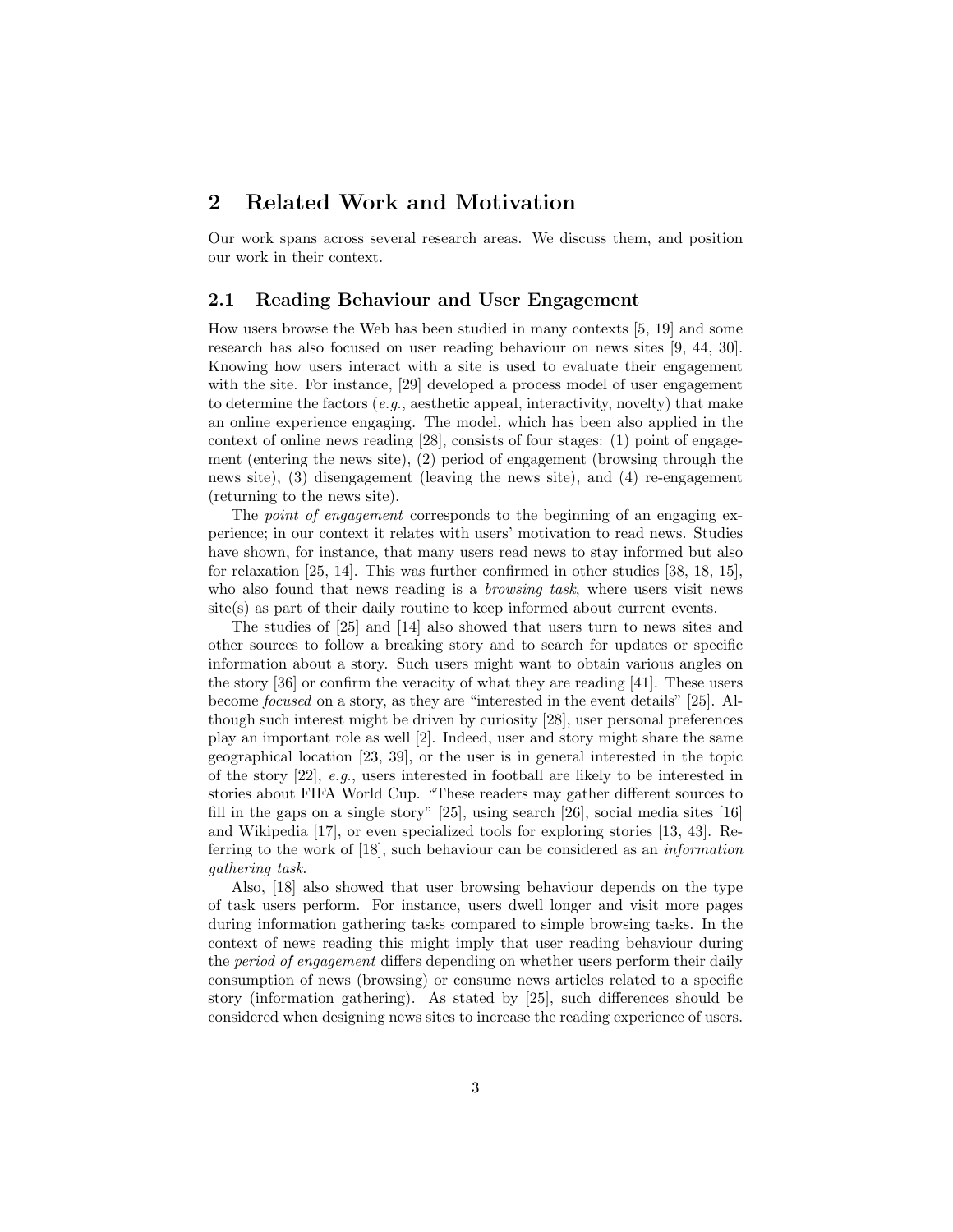We investigate into this by characterising story-focused reading and comparing it with non-story-focused reading. We look at this in the context of news reading across news sites, because recent studies have demonstrated that news reading often involves not only one but many sites [32, 20].

### 2.2 Hyperlinks and Story-focused Reading

The work of [28] also investigated factors that influence engagement during news reading. Her results suggest that depending on the novelty and quality of the content, as well as the interactivity and aesthetic appeal of a news site, users either remain longer in the period of engagement or disengage earlier. Re-engagement was not analysed due to the laboratory setting of her study.

In our work, we look at one aspect of website interactivity and its effect on user engagement during story-focused reading: hyperlinks (or links for short) within news article pages that point to additional information about the corresponding story. Such links have been shown [28, 31] to influence engagement, as users have more control over the content they wish to consume, and how they consume it. During her study [28], some interviewees even stated that they followed such links, or that they would have appreciated the opportunity to do so. We hypothesise that users remain engaged for longer period of times  $(i.e., read more articles)$  and re-engage sooner  $(i.e., return earlier to the site)$ to gather new information about the story or a different one), if a news site promotes story-focused reading by embedding links to related content within their article pages.

News providers have different strategies to link their articles to additional information about a story. For instance, whereas blogs rely on hyperlinks to be reached by users and to direct users to other websites [34, 11], most traditional news sites do not link to each other, because of competition. Instead, they invest time and effort into connecting their own news articles with each other using hyperlinks [6]. This is to keep users on their site and increase user engagement [40, 42]. On the other hand, [7], [8] and [35] advocate that providing hyperlinks between news sites can actually increase profits in a costless way. In addition, it provides a more interactive, credible, transparent, and diverse news reading experience to users.

Also, [26] showed that news articles are not the only information source satisfying news-related queries in search engines. When searching for news, users like to see Wikipedia pages, blog posts, and tweets, which are sometimes sufficient to satisfy their information needs. Linking news articles to other information sources [27, 37, 6] allows users to learn about the story context, e.g. background and history of the story, as well as opinions and discussions around it.

However, there is still limited knowledge into how such links and thus storyfocused reading affect user engagement. In this paper, we analyse different linking strategies of news sites and their impact on story-focused reading. Our goal is to provide insights into how news sites can support this type of news reading behaviour with the aim to increase the engagement with their site.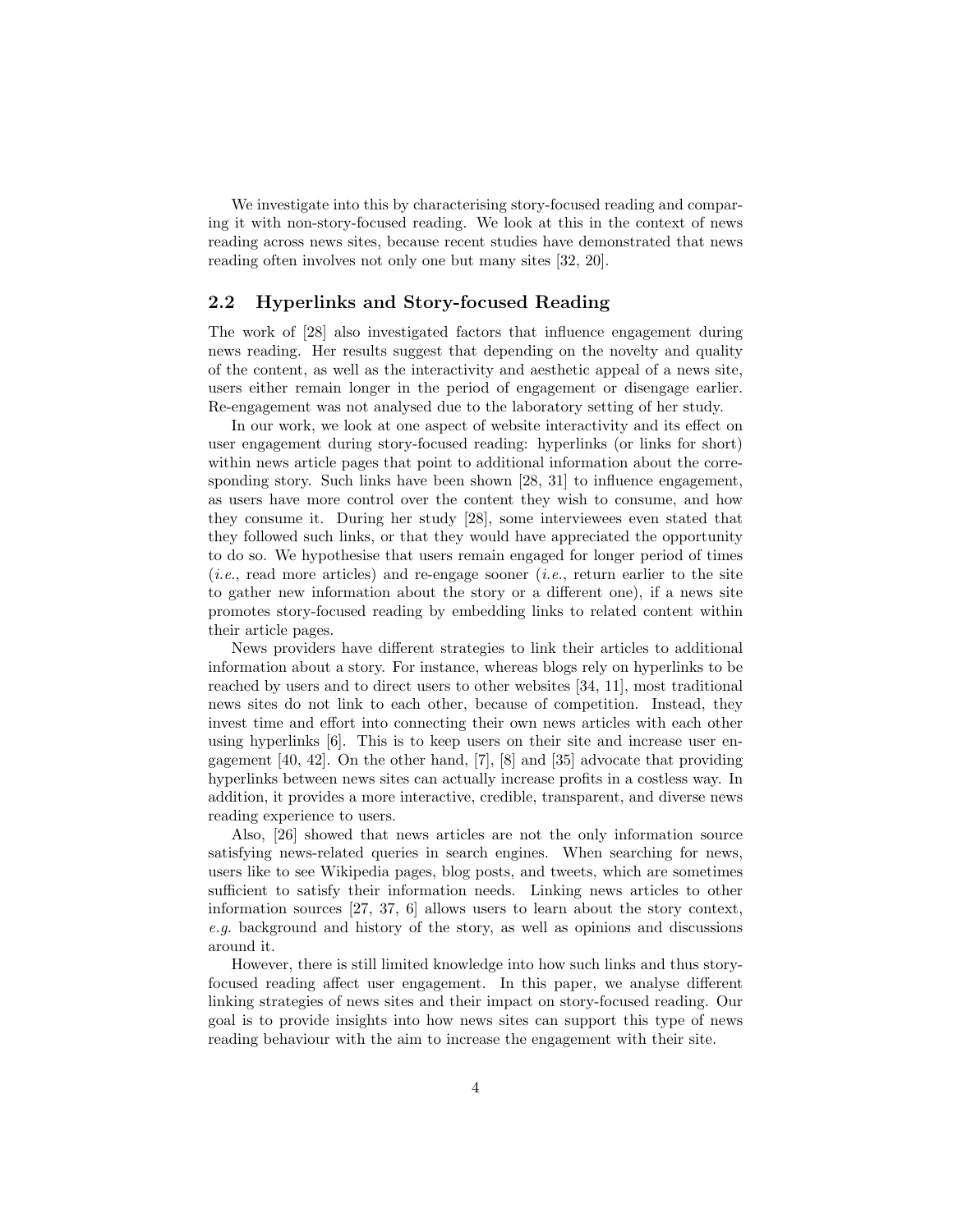| raphy r. Froms providers analysed, instea in alphabetical order. |                       |                     |                      |  |  |
|------------------------------------------------------------------|-----------------------|---------------------|----------------------|--|--|
| abcnews.go.com                                                   | cnbc.com              | huffingtonpost.com  | nytimes.com          |  |  |
| thehill.com                                                      | adweek.com            | cnn.com             | latimes.com          |  |  |
| online.wsj.com                                                   | theonion.com          | a jc.com            | csmonitor.com        |  |  |
| metro.co.uk                                                      | philly.com            | thestar.com         | azcentral.com        |  |  |
| dailyfinance.com                                                 | miamiherald.com       | rawstory.com        | thesundaytimes.co.uk |  |  |
| bankrate.com                                                     | dallasnews.com        | nationalpost.com    | reuters.com          |  |  |
| time.com                                                         | bbc.co.uk             | denverpost.com      | nationalreview.com   |  |  |
| seattletimes.com                                                 | upi.com               | bloomberg.com       | digitalspy.co.uk     |  |  |
| nbcnews.com                                                      | sfgate.com            | usatoday.com        | breitbart.com        |  |  |
| economist.com                                                    | news.com.au           | smh.com.au          | usnews.com           |  |  |
| businessweek.com                                                 | examiner.com          | news.sky.com        | theage.com.au        |  |  |
| variety.com                                                      | chc.ca.               | forbes.com          | news.yahoo.com       |  |  |
| theatlantic.com                                                  | voanews.com           | cbsnews.com         | foxnews.com          |  |  |
| newsmax.com                                                      | theaustralian.com.au  | washingtonpost.com  | chicagotribune.com   |  |  |
| heraldsun.com.au                                                 | nj.com                | theglobeandmail.com | washingtontimes.com  |  |  |
| chron.com                                                        | hollywoodreporter.com | nypost.com          | theguardian.com      |  |  |
| wnd.com                                                          |                       |                     |                      |  |  |

Table 1: News providers analysed, listed in alphabetical order.

## 3 Data Used and Data Processing

Our study is based on one month (October 2013) of anonymised user browsing data, consisting of tuples of the form (timestamp, browser cookie, URL, referring  $URL\$  from a random sample of users who gave their consent to provide data through the Yahoo Toolbar.<sup>1</sup> This sample consists of 800K users, and 325M page views.

### 3.1 News Providers

We selected the 100 most visited news sites according to the ranking provided by Alexa.<sup>2</sup> Alexa's ranking includes both traditional news outlets (e.g., The New York Times or CNN) and news sites that mostly aggregate news from various sources  $(e,q)$ . Yahoo News). We then identified the news sites from the list that publish articles in English, to be able to compare articles from different news sites in a straightforward way. We also considered news providers that cover only specific genres (referred to as section); e.g., bankrate.com and dailyfinance.com report mainly about investment and financial stories. The resulting news sites, which are based in the US, UK, Canada and Australia, are listed in Table 1.

To ensure that no strong bias in the browsing data affect our results and their applicability, we compared the Alexa ranking with our data on the basis of total user traffic, and found that the two correlate well (Kendall's  $\tau = 0.62$ , and Spearman's  $\rho = 0.80$ . Similar correlations were observed in a study comparing the reading behaviour of toolbar users and all users in Wikipedia [21]. Hence, the insights gained in this paper are not specific to Yahoo toolbar users.

<sup>1</sup>https://toolbar.yahoo.com/

<sup>2</sup>http://www.alexa.com/topsites/category/Top/News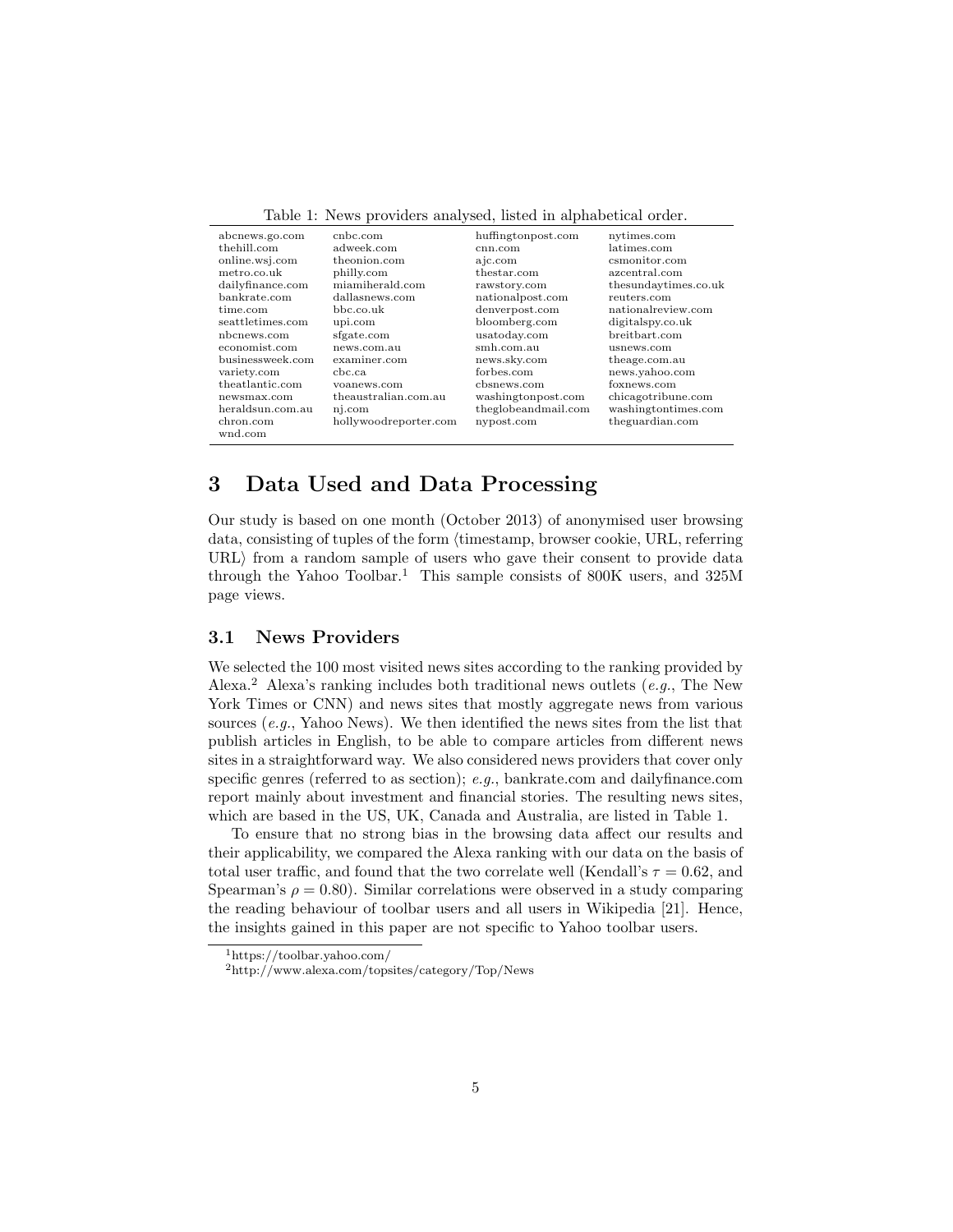### 3.2 News Stories

A news article or simply article is a single document on a news website (an HTML page). For each of the 65 sites, we used various rules, based on regular expressions, to distinguish between visits to an actual news article from visits to other parts of a news website, such as its homepage or section pages  $(e.g., "poli-)$ tics" or "world news"). Articles visited by less than 5 users during a day, which correspond mostly to very old articles, were not considered for this study. This removed 8.9% of the browsing events, and left us with 98,241 news articles.

A news story or simply story is a collection of articles related to the same news event. We used the approach of [36] to identify the news stories in our dataset. For each day in our data period, we identified the articles that were visited on that day and extracted the words of the article texts. After stopword removal and lemmatization were applied, we computed the TD-IDF weight for each word  $t$  in each article  $d$  as follows:

$$
tfidf(t, d, D) = \frac{f(t, d)}{max{f(t, d) : t \in d} \cdot log(\frac{|D|}{|d \in D : t \in d|})
$$

where  $D$  is the set of articles and  $f$  computes the frequency of a word  $t$  in an article d. We then modelled articles (nodes) and the similarity between them (edges) as a graph. The similarity between pairs of articles was determined by computing the cosine similarity between the corresponding word vectors. Finally, we partitioned the graph by removing all edges whose similarity value was below a given threshold, and each connected component of nodes (articles) that remained connected corresponds to a story. We experimented with several threshold values, as shown in Figure 1(a).

A too low threshold generates few stories containing many articles, as stories have often something in common (e.g., they are located in a particular region). If the threshold is too high, many stories that are in fact related are not detected as being so  $(e,q)$ , they report about different aspects of the same story). This results in few stories made of only two or more articles.<sup>3</sup> For 0.4, we reach the maximum number of stories. We therefore used this value as our threshold,<sup>4</sup> which is comparable to what was used by [36].

We also removed niche stories, which are stories covered by very few news providers; these stories are likely to be region-specific  $(e,q, \text{``public chess games})$ in San Francisco"). Such stories should be treated differently, as users exhibit a different reading behaviour on them. For instance, often solely one news provider (of our dataset) is reporting about a niche story and in this case users rely on regional news providers or even social media sites [36] when they want to gather more information about the story. Therefore, we only consider top stories in our analyses and leave for future work a detailed study about whether and how users focus on niche content. To identify niche stories in our dataset, we calculated the number of stories identified based on the minimum number of news providers we considered. We experimented with several numbers, and

<sup>&</sup>lt;sup>3</sup>Note that a story must involve at least two articles.

 $^4\mathrm{Using}$  a threshold of 0.3 or 0.5 yields a similar number of stories.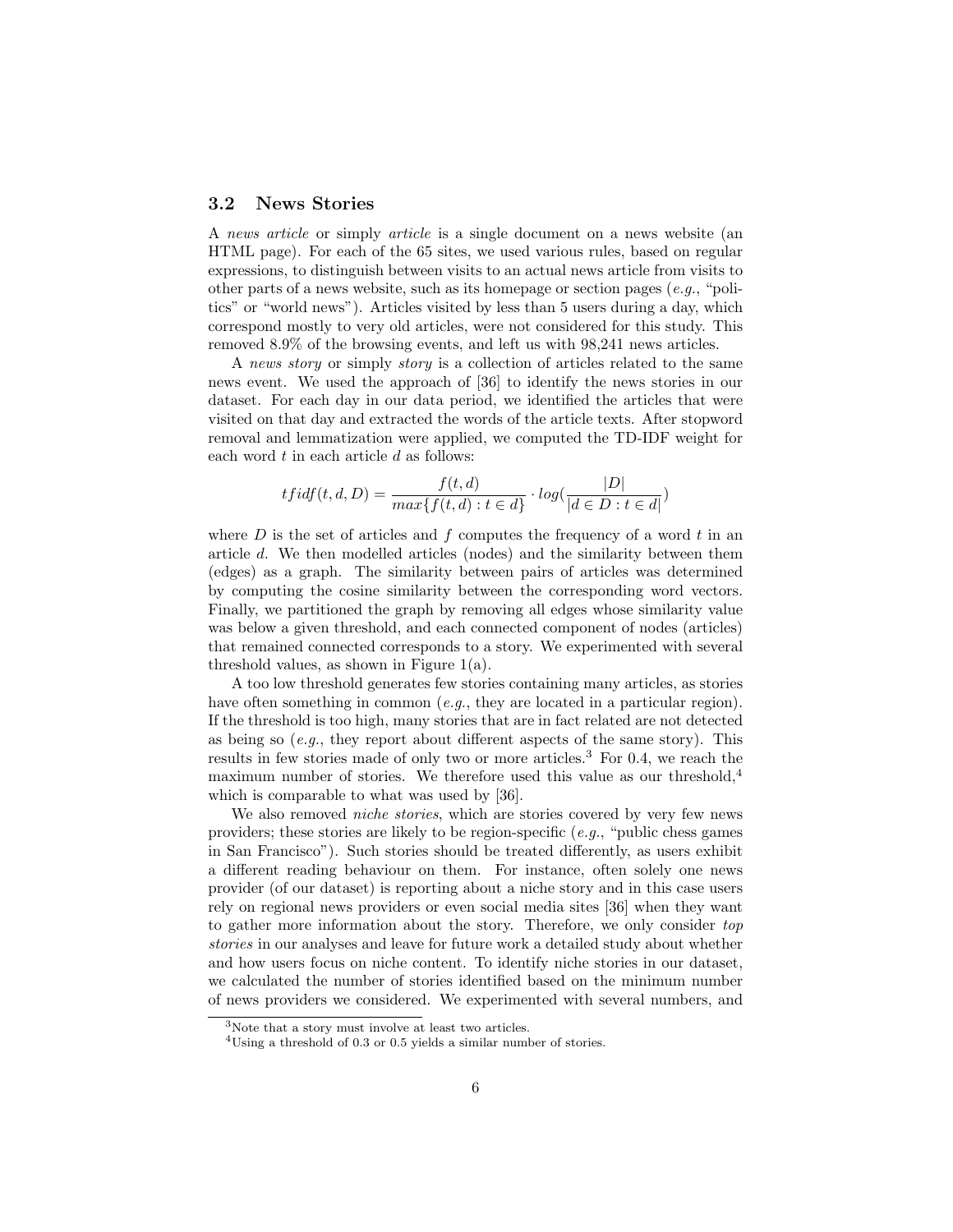

(a) Number of stories generated at different similarity thresholds.

(b) Number of stories depending on minimum number of providers.

Figure 1: Selecting the threshold to decide when two articles relate to the same story, and the threshold to decide when a story is niche (only stories with more than one article are included).

plotted the outcome in Figure 1(b). We see that many stories are published by only few providers. The number of stories decreases fast as the minimum number of considered providers increases, and then slows down at around 3-4 providers. As a conservative setting, we define a story to be niche if it is covered by 3 providers or less and top if it is covered by 4 providers or more.

This process results in 2,536 top stories, about 82 per day, and 25,703 articles. On average, each of these stories has 14 articles (median 8), and is covered by 7 providers (median 5). The distribution of visits to stories is very skewed, with an average of 2,482 users per story (median 758). The number of visits correlates moderately with the number of articles about the story (Spearman's  $\rho = 0.67$ ) and with the number of providers that cover it ( $\rho = 0.54$ ).

### 3.3 Inline Article Links

In this paper, we also analyse how news providers promote story-focused reading by offering links to related content within their articles pages.

We downloaded the HTML content of the article pages visited by the users in our one-month dataset. Articles from the Wall Street Journal were not considered, as those articles could not be freely downloaded. We assume that any link within the body of an article, an *inline link*, connects that article to a page that is related to it. A manual inspection of several of the news websites under study showed that inline links point in most cases to articles belonging to the same story. This is a common strategy to provide additional information about a news item [6].

Although news sites may provide links to related articles in a specific panel  $(e.g., "Related articles"), identifying such cases proved to be complex and intro$ duced some level of ambiguity across providers. Therefore, we did not attempt to distinguish classes of non-inline links. However, we also calculated the total number of links in each article page, considering inline and non-inline links.

In our dataset, 75.45% of the article pages have inline links, but on average,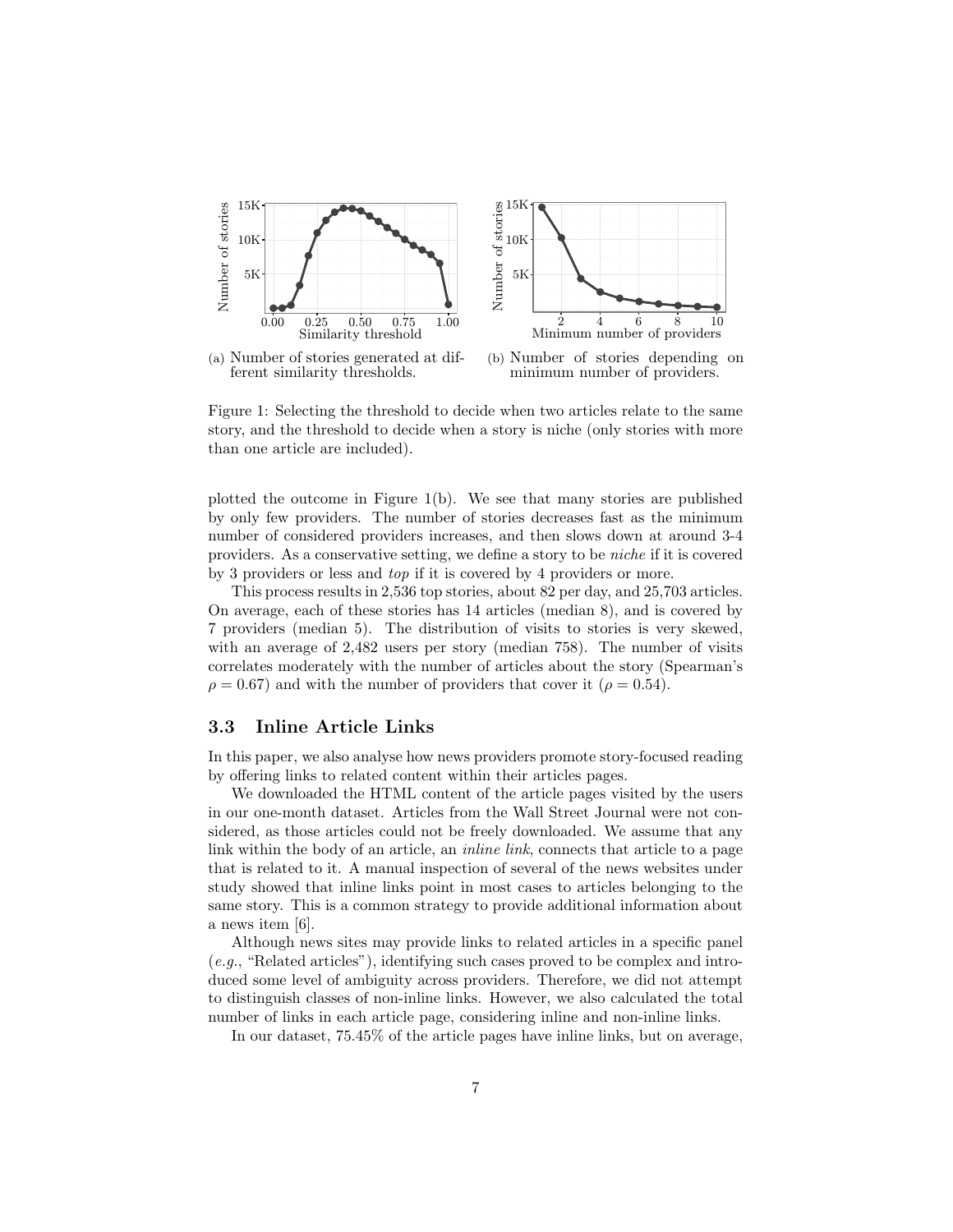only 6.4% of the links in an article page are inline links.

### 3.4 News Reading Sessions

The browsing activities of users were split into sessions, where a session ends if more than 30 minutes elapse between two successive pageviews [5]. A news reading session is a session in which at least one news article of the selected stories is accessed. A news reading session is story-focused, if the user visits two or more articles related to a story. Otherwise the news reading session is labelled as non-story-focused. In our dataset, we extracted a total of 4.9M news reading sessions, whereas 245K of them are story-focused.

The sites users navigate from when viewing a news article and the sites they are navigating to afterwards were categorised using the following schema. We distinguished whether the user came from (navigated to) a page of the same provider (internal traffic), or from (to) somewhere else in the Web (external  $traffic$ ). For both cases, we also differentiated the traffic from (to) articles ([Internal/External Article]) or other pages ([Internal/External Non-Article]) of the provider sites in our list. We annotated the remaining (all [External]) sites using Alexa's schema and the one described by [20] as follows:

- 1022 further news sites and blogs [News Non-Top]
- 42 news aggregators and online RSS feeds  $(e,q, G \text{oogle news},$ FriendFeed) [News Aggregator]
- 39 social media sites (e.g., Twitter) [Social Media]
- 5 mail sites [External Mail]
- 25 multimedia sites (e.g., YouTube) [Multimedia]
- 52 reference sites (e.g., Wikipedia) [Reference]
- 10 search engines  $(e.g., Google, Bing)$  [Search]
- 812 organisation sites (e.g., nasa.gov) [Organisation]
- 7 front pages  $(e.g., AOL)$  [Front page]
- 17K uncategorised sites [Other]

Depending on whether we analyse the upstream or downstream traffic, we made the following simplifications. In the 5.3 Section, the multimedia, reference, and organisation sites are annotated as [Ext. Other]. In the 7 Section, news aggregator sites are merged to [Ext. News Non-Top], and mail and search sites, and front pages are part of [Ext. Other].

### 4 Does Story-focused News Reading Exist?

We show that story-focused reading exists and that it is not a trivial phenomenon, *i.e.*, not merely a consequence of how articles are distributed among stories.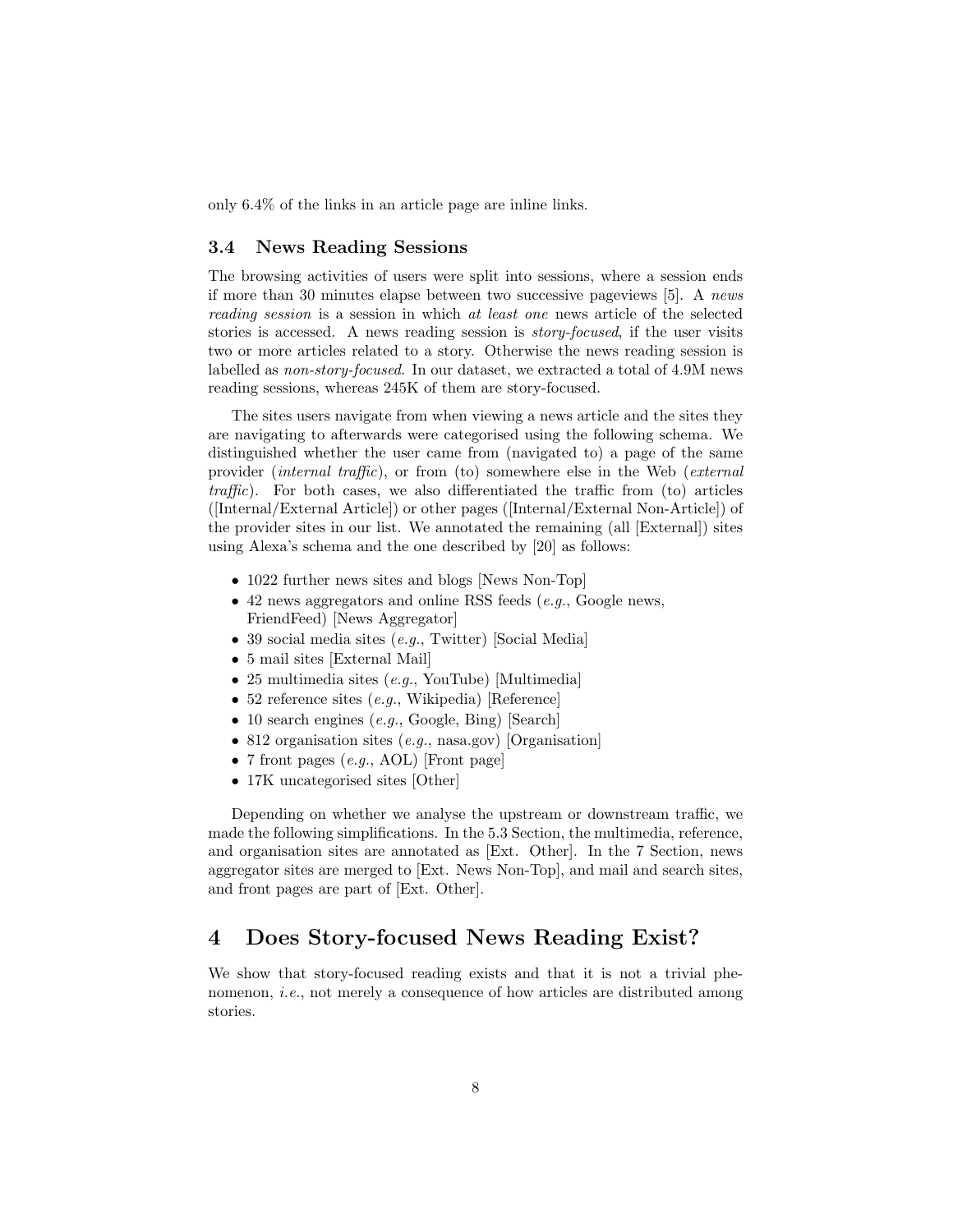#### 4.1 Shuffle Test

We first determine whether story-focused reading occurs because many articles belong to a story, or because users are interested in reading articles related to a specific story. To answer this question we perform a shuffle test (similarly to [1]). We create an alternative dataset of news reading sessions that has the same distribution of session length, but with random articles in them. We call this alternative dataset the shuffled dataset.

We next calculate the *probability of story-focused reading* for a given story s:

#story-focused sessions of s #sessions including s

where the story-focused sessions for a story  $s$  are those in which a user visits two or more articles related to the story s. The distribution of this probability across all stories is shown in Figure 2(a).<sup>5</sup> We also calculate the *probability of* multi-provider reading for a given story s:

> #story-focused sessions of s in two or more providers #story-focused sessions of s

which is shown in Figure 2(b).

We observe a clear difference between the actual dataset and the shuffled one. The probability of story-focused reading is about 4 times larger with the actual data (0.019 vs. 0.005), and the probability of multi-provider reading is about two times larger in the actual dataset (0.48 vs. 0.25). A Kolmogorov-Smirnov (K-S test) test confirms that the difference between the distributions is statistically significant (p-value  $< 0.01$ ). This indicates that story-focused reading is observed due to users deciding to read multiple articles associated with a story.

### 4.2 Popularity and Providers

We analyse whether story-focused reading depends on the popularity of a story, on its number of articles, or on the number of news providers that cover it. The popularity of a news story is defined as the number of sessions where users have read articles related to that story.<sup>6</sup> We again compare our dataset with the shuffled dataset.

In Figure 3(a) we plot the probability of story-focused reading based on the story popularity. We observe that story-focused reading is not necessarily related to popularity. Even stories that are not popular engage users in storyfocused reading. The probability of story-focused reading given its popularity is lower than what is observed with the shuffled dataset (Spearman's  $\rho = 0.30$ ) vs.  $\rho = 0.57$  in the shuffled dataset). Overall, the probability of story-focused reading is comparable across all levels of popularity; this indicates that personal interests trigger users into story-focused reading.

<sup>&</sup>lt;sup>5</sup>In this and other log-scale plots, we added to each value a small constant (0.0001) to represent zeros in the log scale.

 $6$ The traffic volume has been scaled with an arbitrary but constant factor for confidentiality.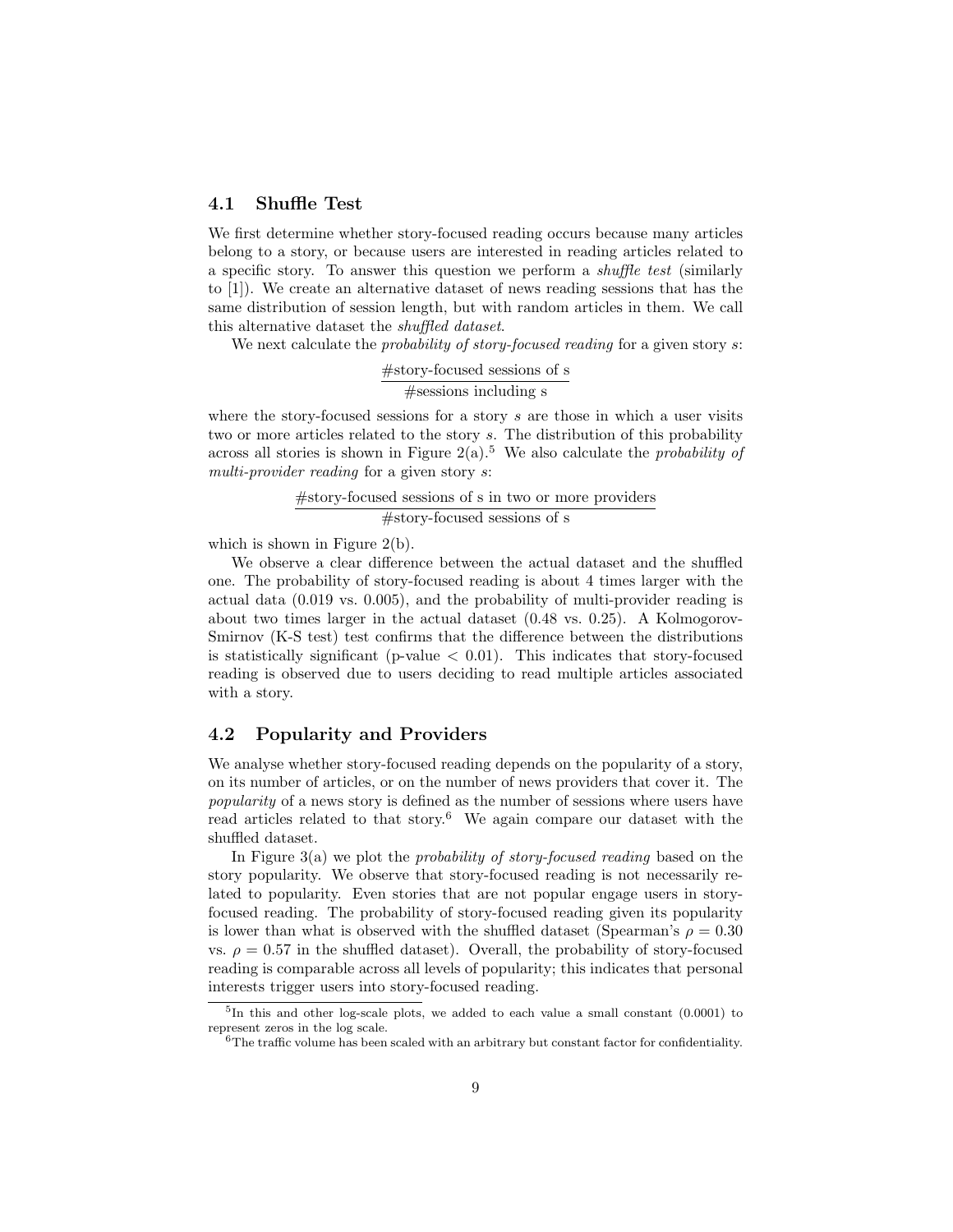

(a) Distribution of the probability of story-focused reading.

(b) Distribution of the probability of multi-provider reading.

Figure 2: Shuffle test showing the difference in story-focused reading and multiprovider reading between the actual dataset and the shuffled dataset.



Figure 3: Story-focused reading and popularity, number of articles, and coverage.

Story-focused reading is also not merely a consequence of having a story reported through many articles. Figure 3(b) shows the probability of storyfocused reading as a function of the number of articles published about that story. We observe that even stories having few articles written about them engage users in story-focused reading. Compared with the shuffled dataset, the correlation between this probability and the number of articles is lower in the actual dataset (Spearman's  $\rho = 0.61$ , vs 0.80 in the shuffled dataset). For instance, in our dataset we obtain a probability of story-focused reading equal to 0.1 for the two stories "Royal Christening of Prince George" (October 23, 2013) and "Draconid Meteor Shower" (October 7, 2013). The former story has 95 articles associated with it, whereas the latter story has only 8 articles.

We reach similar conclusions when relating the probability of story-focused reading to how many news providers are reporting about a story, as shown in Figure 3(c). The fact that several news sites report the same news story is not what promotes story-focused reading. The correlation is lower than in the shuffled dataset (Spearman's  $\rho = 0.36$  vs 0.62 in the shuffled data).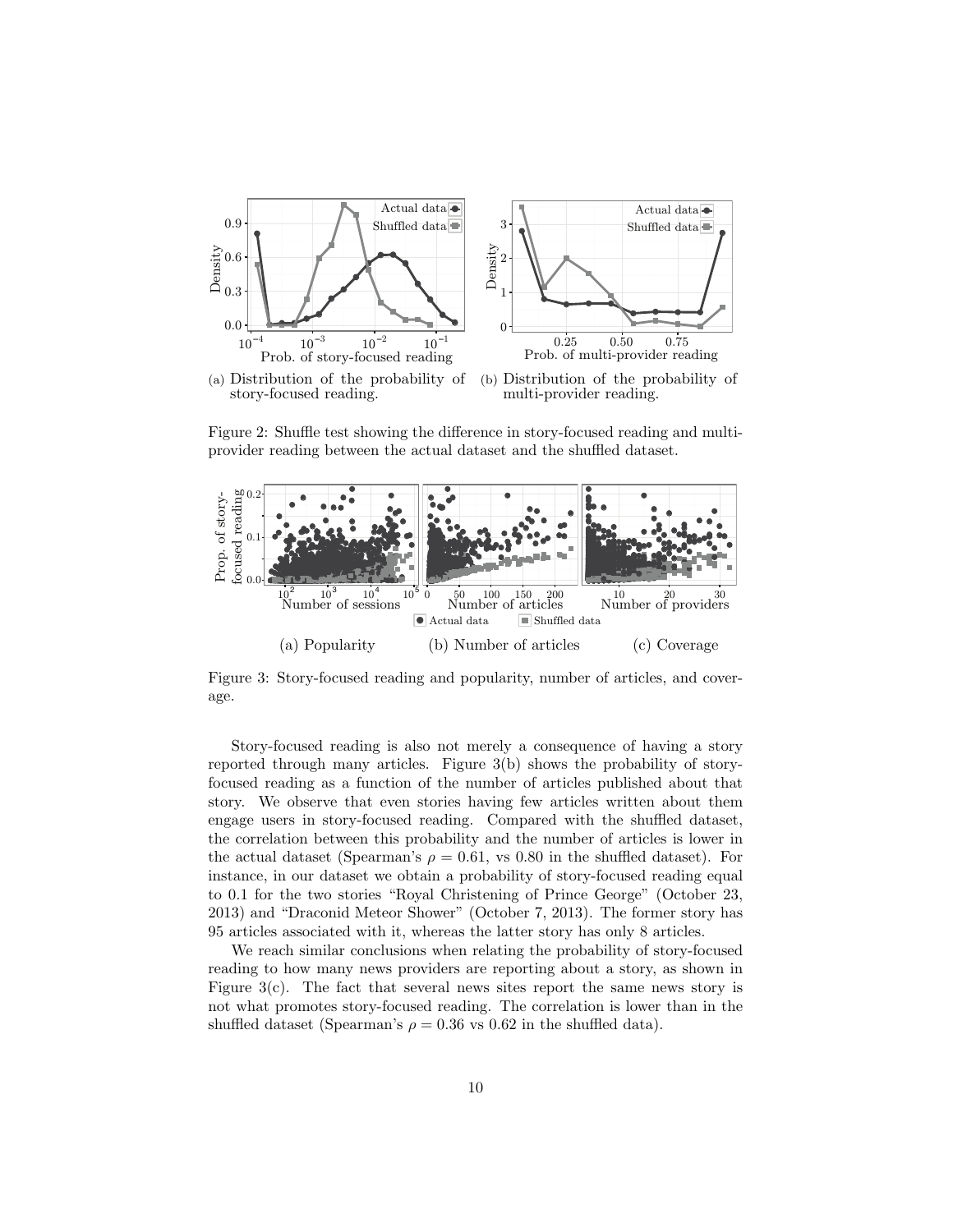Table 2: Comparison of story-focused sessions with non-story-focused sessions at different session lengths, including the probability that a session is storyfocused, the total duration of the session, and the number of distinct news providers visited. Maximum values are highlighted in boldface.

| %        | Num.           | %       | Duration [minutes] |         |                 |         |  | Num. providers |
|----------|----------------|---------|--------------------|---------|-----------------|---------|--|----------------|
| Sessions | Articles       | Focused | Non-<br>focused    | Focused | Non-<br>focused | Focused |  |                |
| 74.93    |                | --      | 3.09               | --      | 1.00            | _       |  |                |
| 17.31    | $\overline{2}$ | 15.16   | 5.77               | 6.66    | 1.20            | 1.26    |  |                |
| 4.95     | 3              | 29.00   | 8.57               | 9.83    | 1.37            | 1.48    |  |                |
| 1.66     | $\overline{4}$ | 41.33   | 11.24              | 12.92   | 1.52            | 1.67    |  |                |
| 0.63     | 5              | 51.02   | 13.60              | 15.96   | 1.65            | 1.83    |  |                |
| 0.27     | 6              | 60.85   | 15.92              | 18.35   | 1.81            | 1.98    |  |                |
| 0.12     | 7              | 67.13   | 18.61              | 21.59   | 1.91            | 2.14    |  |                |
| 0.13     | $\mathbf{>7}$  | 78.15   | 21.29              | 27.91   | 2.12            | 2.55    |  |                |

### 4.3 Users

The percentage of users that engage, at least once, in story-focused reading is 16% in our one-month dataset. As expected, avid news readers are more likely to engage in story-focused reading: 64% of the users with at least 15 reading sessions in our one-month dataset have at least one story-focused session. However, this does not imply that the more articles a user is reading, the more often s/he is engaging in story-focused reading. In fact, the correlation between these two variables is only  $\rho = 0.45$ .

Overall, we can conclude that story-focused reading is not simply a consequence of some stories being more popular or some users being heavy news consumers. Users focus on a story because they are interested in gathering more information about it.

## 5 How are Story-focused Reading Sessions Characterised?

We characterise *story-focused reading sessions*, or simply *story-focused sessions*, in particular how they differ from non-story-focused sessions, their depth and how users start engaging in such sessions.

### 5.1 Story-focused vs. Non-story-focused Sessions

Story-focused sessions have several characteristics that distinguish them from non-story-focused sessions (sessions where no story-focused reading is observed). Table 2 compares the two, grouping them by session length (number of articles visited in a session). We note that 75% of the sessions contain only one news article, and by definition cannot be story-focused. Using a K-S test, we can confirm that the described differences with respect to the duration and number of providers are statistically significant (p-value  $\ll 0.01$ ).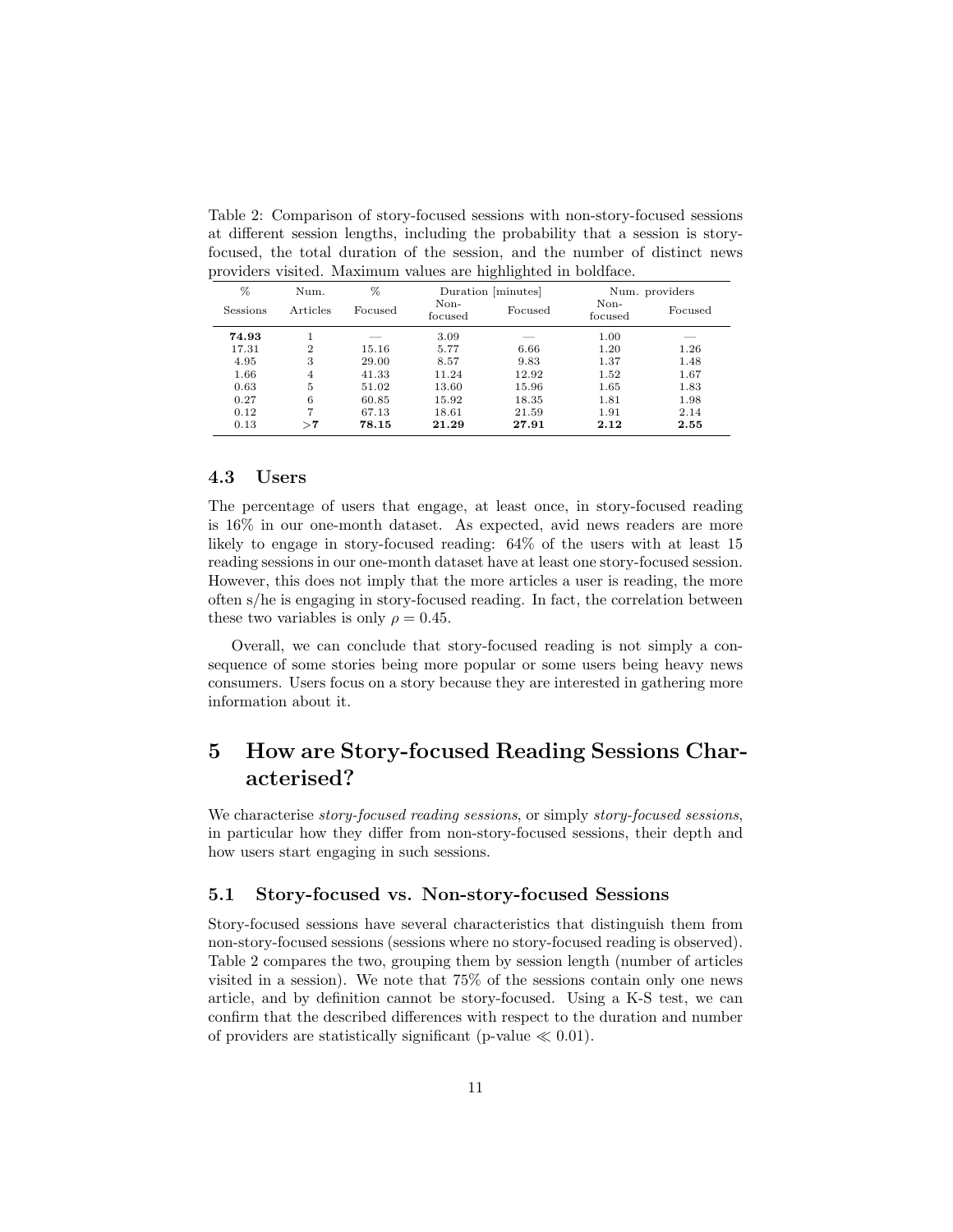cles), and their average number of in-story and out-story articles, duration, and number of distinct providers.

Table 3: Percentage of story-focused sessions of different depth (in-story arti-

| %     |               | Number of articles |       | Duration [minutes] | Num.      |
|-------|---------------|--------------------|-------|--------------------|-----------|
| Sess. | In-story      | Out-story          | Total | Per-article        | providers |
| 85.03 | 2             | 0.89               | 6.67  | 3.34               | 1.27      |
| 11.48 | 3             | 1.09               | 10.48 | 3.49               | 1.53      |
| 2.43  | 4             | 1.45               | 14.29 | 3.57               | 1.79      |
| 0.69  | 5             | 1.67               | 18.23 | 3.65               | 2.05      |
| 0.23  |               | 1.80               | 20.09 | 3.35               | 2.31      |
| 0.08  |               | 2.67               | 23.09 | 3.30               | 2.36      |
| 0.06  | $\mathbf{>7}$ | 3.05               | 25.03 | 2.79               | 3.19      |

We observe that when the session length increases (more articles are read), the probability that a session is story-focused increases (column "%Focused"). For instance, 41% of the sessions with 4 articles are story-focused sessions. This shows that story-focused reading becomes more predominant the longer the user spends time reading news.

We also see that users spend more time in their news reading activity when focusing on a specific story, compared to when they access articles about different stories (column "Duration"). Story-focused sessions are at least 15% longer, and the difference increases with the session length. For instance, for sessions with 4 articles, the session duration is on average 11.24 minutes (in non-focused sessions) and 12.92 minutes (in focused sessions).

Finally, we observe similar patterns when looking at the number of news providers (column "Num. providers"). For sessions with 4 articles, the average number of news providers from which users are reading articles is 1.52 (nonfocused sessions) and 1.67 (focused sessions).

### 5.2 Depth of Story-focused Reading

Session length only takes into account the number of articles visited during the session. These articles may not necessarily relate to the same story. We study now the browsing behaviour depending on how many articles of the same story are accessed, called the number of in-story articles or the story depth. We also report the average number of out-story articles (articles that do not belong to the story the user is focusing on), and other averages (see Table 3). In cases where the user is focusing on several stories within a session, we calculated the browsing behaviour with respect to each story. We note, however, that only 2.36% of the story-focused sessions have the user focusing on more than one story.

Deeper story-focused sessions are naturally longer. They also involve a larger number of news providers. The number of out-story articles is higher as the session depth increases; however, the in-story articles always constitute the majority of articles read in story-focused sessions (columns "Number of articles").

In sessions with 5 or less in-story articles (99.6% of the sessions), we see an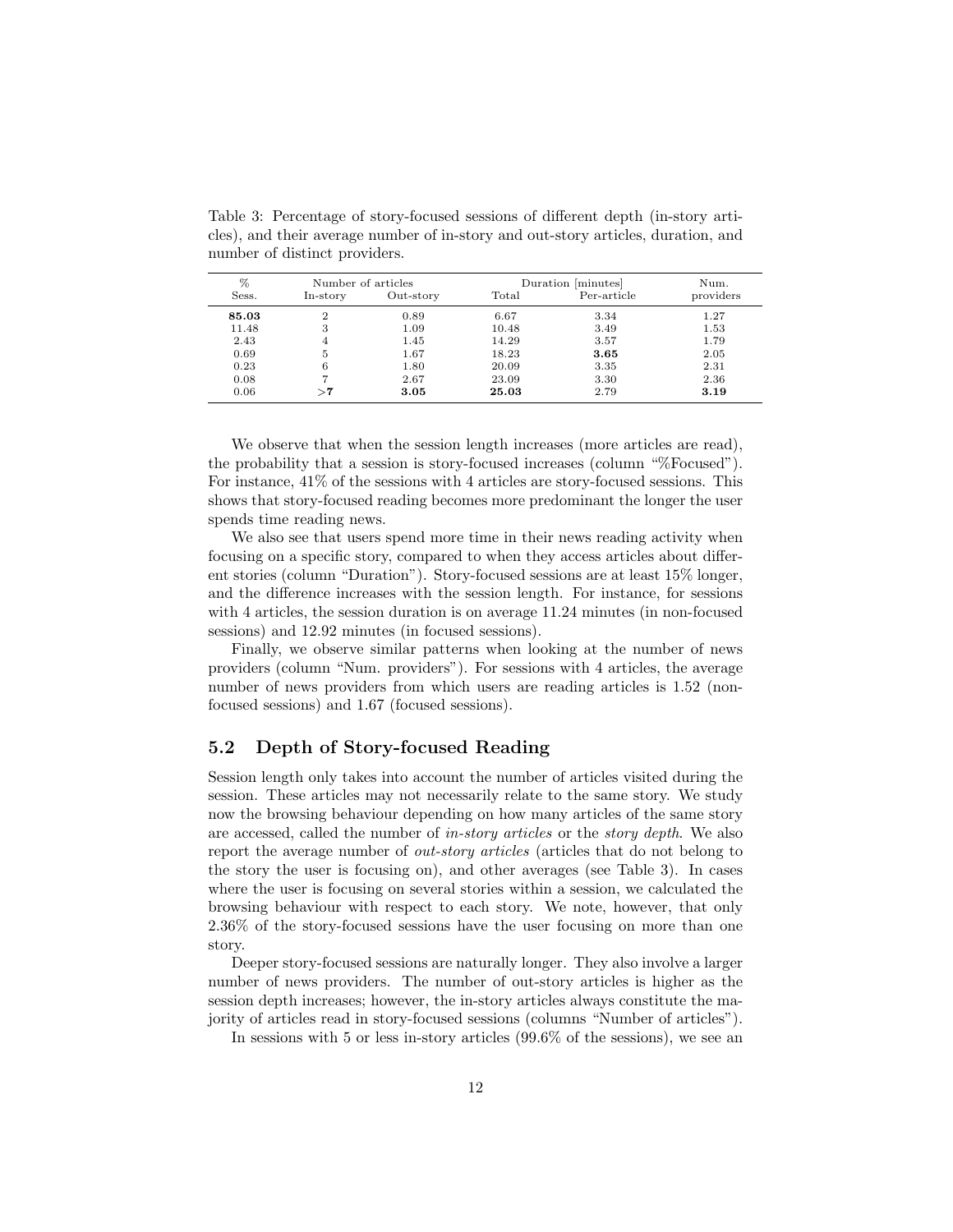increase in the per-article dwell time: users spend time reading the individual articles they are accessing. For 0.4% of sessions with 6 in-story articles or more, the dwell time decreases. This is in accordance with results reported by [20] about general user online behaviour, and suggests that users are skimming the articles, probably because the articles contain increasingly more redundant information. To verify this, we measure for each article read in a session the number of words (information) that do not occur in any other article of that session. In sessions with 2 in-story articles, each article contains on average 49% unique words, whereas in sessions with 7 or more in-story articles, the percentage of unique words per article is on average 33%. This suggests that with each article read in a session, users skip increasingly more parts of it  $(e,q)$ , information known from previous articles), and skim the article for specific or new facts.

### 5.3 Upstream Traffic

We want to understand how users reach the article when they actually engage in story-focused reading. Using the HTTP referrers available in our browsing dataset and the categorisation schema described in the 3 Section, we study which sites users navigate from when engaging in story-focused reading. As story-focused sessions involve at least two articles by definition, we consider upstream traffic in relation to the second, third, etc., article being accessed.

Table 4 shows the percentage of upstream traffic for the considered site categories, grouped by story depth. Most of the traffic to an article comes from other pages of the same news provider. In sessions with 2 in-story articles, 78.8% of the traffic is coming from another page of the same provider (internal traffic), and only 21.2% of the traffic originates from somewhere else in the Web (external traffic). However, the dominance of internal traffic decreases as more articles are read. For example, if users read more than 7 articles about the same story, only 55.1% of the traffic comes from another page of the same provider.

Interesting is that the internal traffic is mainly driven from non-article pages of the news provider. Looking again at story-focused sessions with depth 2, in only 17.8% of the article views the users navigated from another article of the news provider; in 61.0% of the article views the users employ other means on the provider site to access related articles. With respect to this, we can report that for on average 57% (median is 67%) of the article views per news provider, the user clicked on a link on the front page of that provider. This suggests that the linking strategy of many providers does not support story-focused reading at the article level, as users are more likely to return to the front page to search for another article related to the story.

We look now at the external upstream traffic, and discuss in particular the values obtained for sessions with more than 7 in-story articles. If the storyfocused session is very deep, many articles are accessed from webmail sites and other sources (3.8%, and 11.6%, respectively). The same applies for less popular news sites and social media sites. We see that 11.2% of the upstream traffic comes from less popular news sites ("News Non-Top"). This shows that in the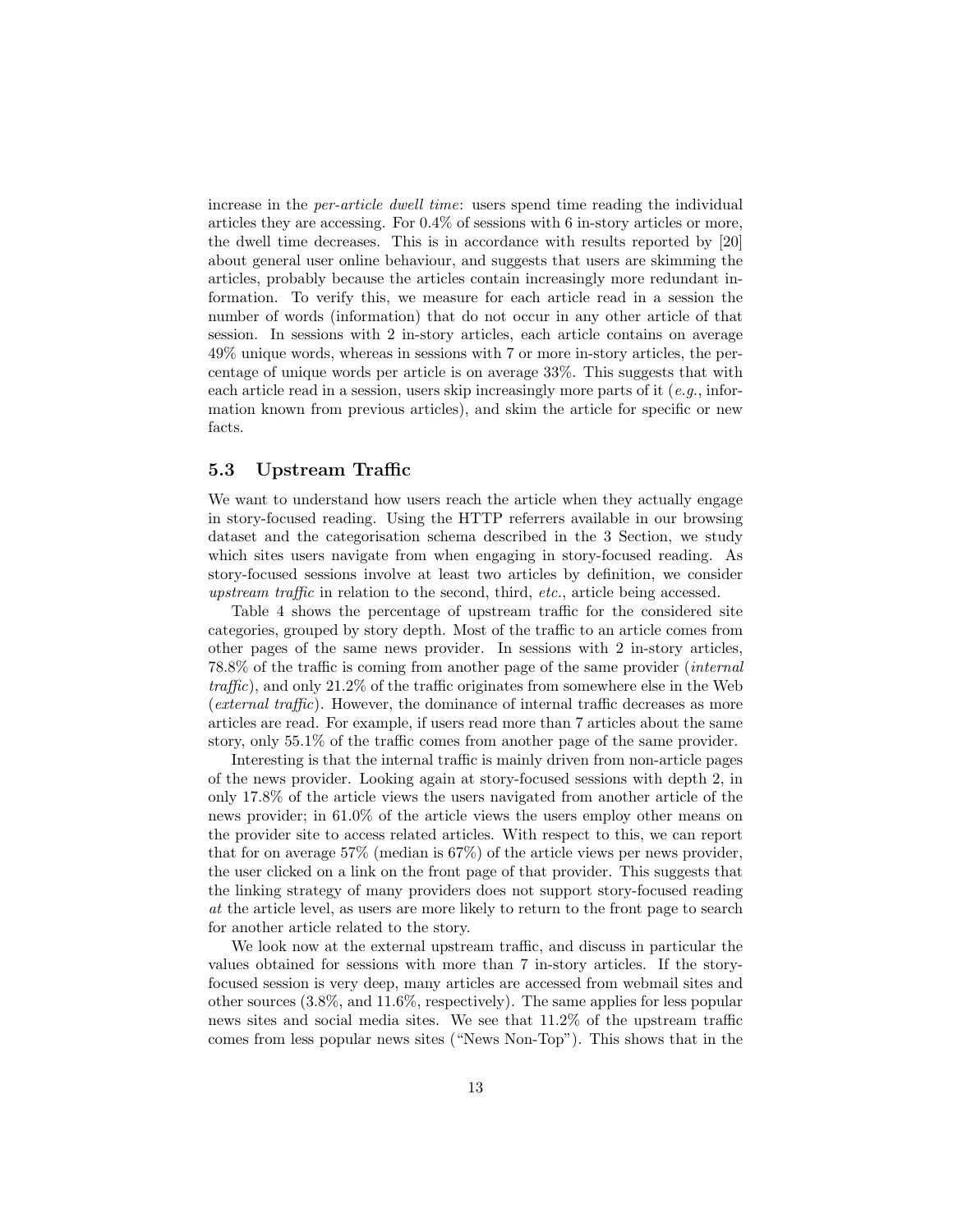|                  | Number of in-story articles |      |                |      |      |                |      |
|------------------|-----------------------------|------|----------------|------|------|----------------|------|
|                  | $\overline{2}$              | 3    | $\overline{4}$ | 5    | 6    | $\overline{7}$ | >7   |
| Internal         | 78.8                        | 77.2 | 75.5           | 73.2 | 73.3 | 69.5           | 55.1 |
| Article          | 17.8                        | 22.9 | 26.4           | 28.4 | 30.2 | 28.3           | 16.8 |
| Non-Art.         | 61.0                        | 54.3 | 49.1           | 44.8 | 43.1 | 41.2           | 38.3 |
| External         | 21.2                        | 22.8 | 24.5           | 26.8 | 26.7 | 30.5           | 44.9 |
| Other            | 5.5                         | 5.4  | 6.7            | 7.3  | 8.0  | 9.4            | 11.6 |
| News Non-Top     | 1.5                         | 1.9  | 2.1            | 2.4  | 2.2  | 2.5            | 11.2 |
| Social media     | 1.2                         | 1.0  | 1.3            | 1.7  | 2.0  | 3.1            | 8.4  |
| Front page       | 5.3                         | 5.0  | 4.0            | 4.2  | 3.7  | 3.8            | 5.7  |
| Mail             | 1.3                         | 1.8  | 2.1            | 2.5  | 2.7  | 3.6            | 3.8  |
| Search           | 3.7                         | 4.4  | 5.1            | 5.3  | 5.0  | 5.2            | 2.8  |
| News Article     | 0.6                         | 0.8  | 0.9            | 1.0  | 0.9  | 0.8            | 0.6  |
| News Aggregator  | 1.3                         | 1.4  | 1.4            | 1.4  | 1.2  | 1.1            | 0.3  |
| News Non-Article | 0.8                         | 1.1  | 0.9            | 1.0  | 1.0  | 1.0            | 0.5  |

Table 4: Upstream traffic sources as a function of the depth of a story-focused session. The traffic is divided into two main categories (internal and external), and for the latter, in seven sub-categories.

context of story-focused reading, inter-provider linking can increase the traffic to the most popular news providers. In addition, the usage of social media sites increases (8.4%). This showcases the increasing importance of social media sites as a source of traffic for people interested in having in-depth information about a story. For instance, Twitter allows users to click on a hashtag or search for it  $(e.g., \#Obamacare)$ , and then access multiple related articles. We also saw that front pages are frequently used to access related articles. Although the traffic coming from the front pages decreases as the story depth increases, it increases again for sessions with more than 7 in-story articles (5.7%).

For all other types of sites, we observe that the traffic increases first  $(e.q.,$ search increases until 5 in-story articles), and then the traffic decreases as the story depth increases. In the previous section, we observed the same behaviour for the dwell time per article. This suggests that when users are skimming many articles (because they are redundant, or to search for a specific piece of information), the mentioned upstream traffic categories are less frequent. For instance, users often use search sites to find articles related to a story. However, search sites are less frequently used, if users access many articles and they are skimming the articles for specific facts.

In this section, we showed that story-focused sessions differ from non-storyfocused sessions. We also showed that the reading behaviour and the strategies employed to find the articles depend on how many articles of the same story are accessed.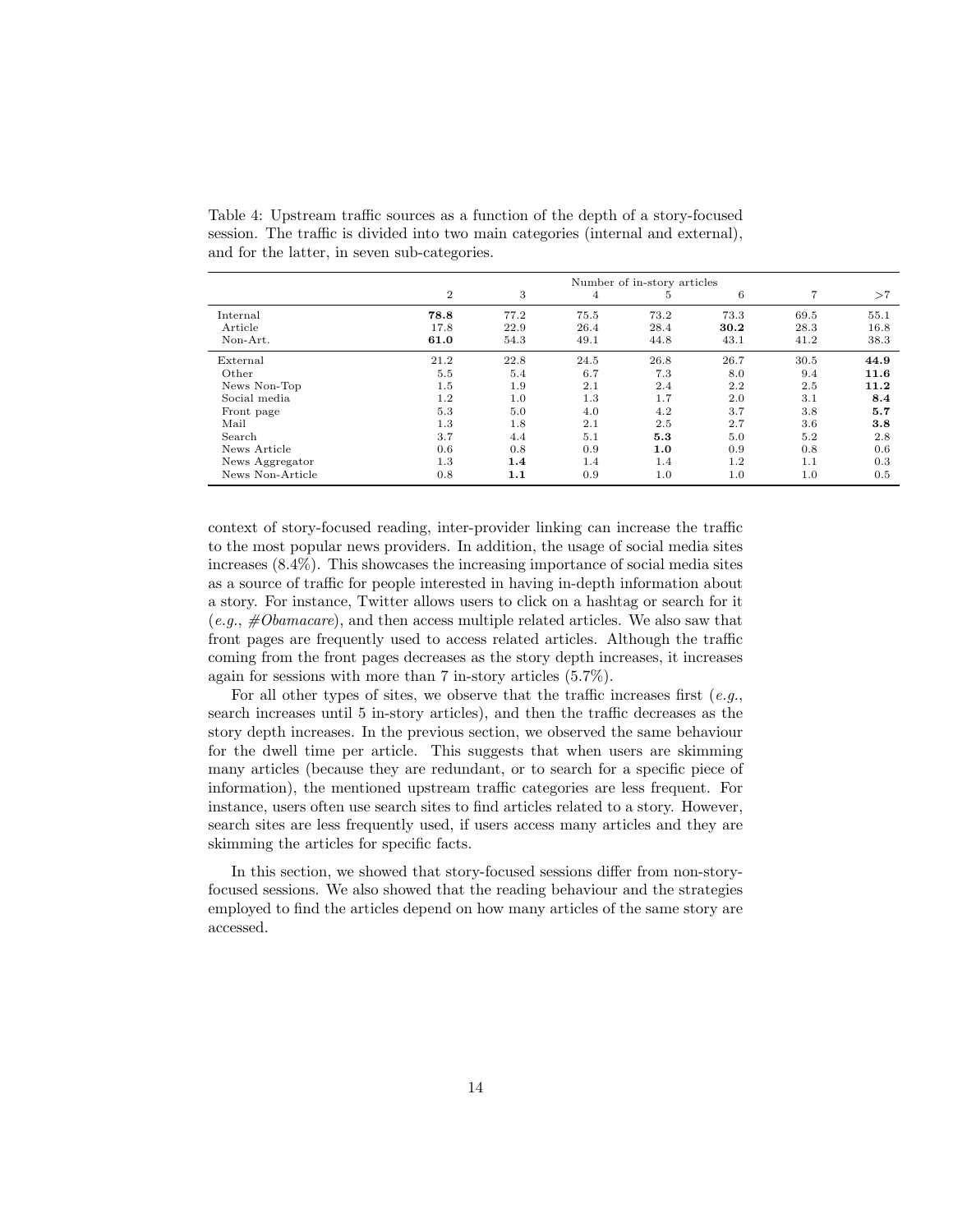## 6 How does Story-focused Reading affect the Engagement with Online News?

We study how story-focused reading is actually supported by news sites. We investigate whether inline links  $(i.e.,$  links embedded in the article text, see Section: 3), which can be considered to promote story-focused reading, have an effect on user reading behaviour on a news site and hence the engagement with that site. We distinguish between internal links, which point to a page on the same news provider, and *external links*, which point to a page on a different site.

### 6.1 Methodology

For each news provider site, we extract the page views of the news reading sessions that belong to the provider site under consideration (views on article and non-article pages). We call these the provider sessions of the news site. A provider session is internal-story-focused, if the user clicked on at least one inline link (views at least two pages related to the same story). If the inline link brings the user to an external page (outside the provider), we refer to that provider session as external-story-focused. Otherwise, the provider session is labelled as non-story-focused.

We study all news sites having users with at least one story-focused and one non-story-focused session, resulting in a sample of 50 news sites, 57K users and 1M provider sessions. Restricting to users with both types of sessions ensure that any observed difference is not an artefact of user browsing behaviours (e.g., users performing story-focused reading are always more engaged than users that do not focus on stories).

We analyse user engagement, more precisely, the period of engagement and the re-engagement [28], with three metrics. For each news provider site, we calculate the average number of page views and the dwell time per provider session of a user, which describes user reading behaviour during the period of engagement. We also calculate the loyalty of a user to that site, using absence time, which is the time elapsed between two provider sessions of a user. This metric was introduced by [12], where it was assumed that engaged users return sooner to a site, and hence their absence times are shorter. Here, we study whether story-focused reading has an effect on this metric  $(e,q)$ , leads to shorter absence time). We calculate the percentage of provider sessions with an absence time below 12 hours, which represents users who re-engage to the same news site within that time. The same results were observed using 6, 24 and 36 hours.

### 6.2 Effects of Hyperlinks

We first look at the relationships between inline links and provider sessions. The percentage of inline links to pages of the same news provider correlates moderately with the percentage of internal-story-focused sessions ( $\rho = 0.62$ ,  $p-value < 0.01$ . In addition, the percentage of external inline links correlates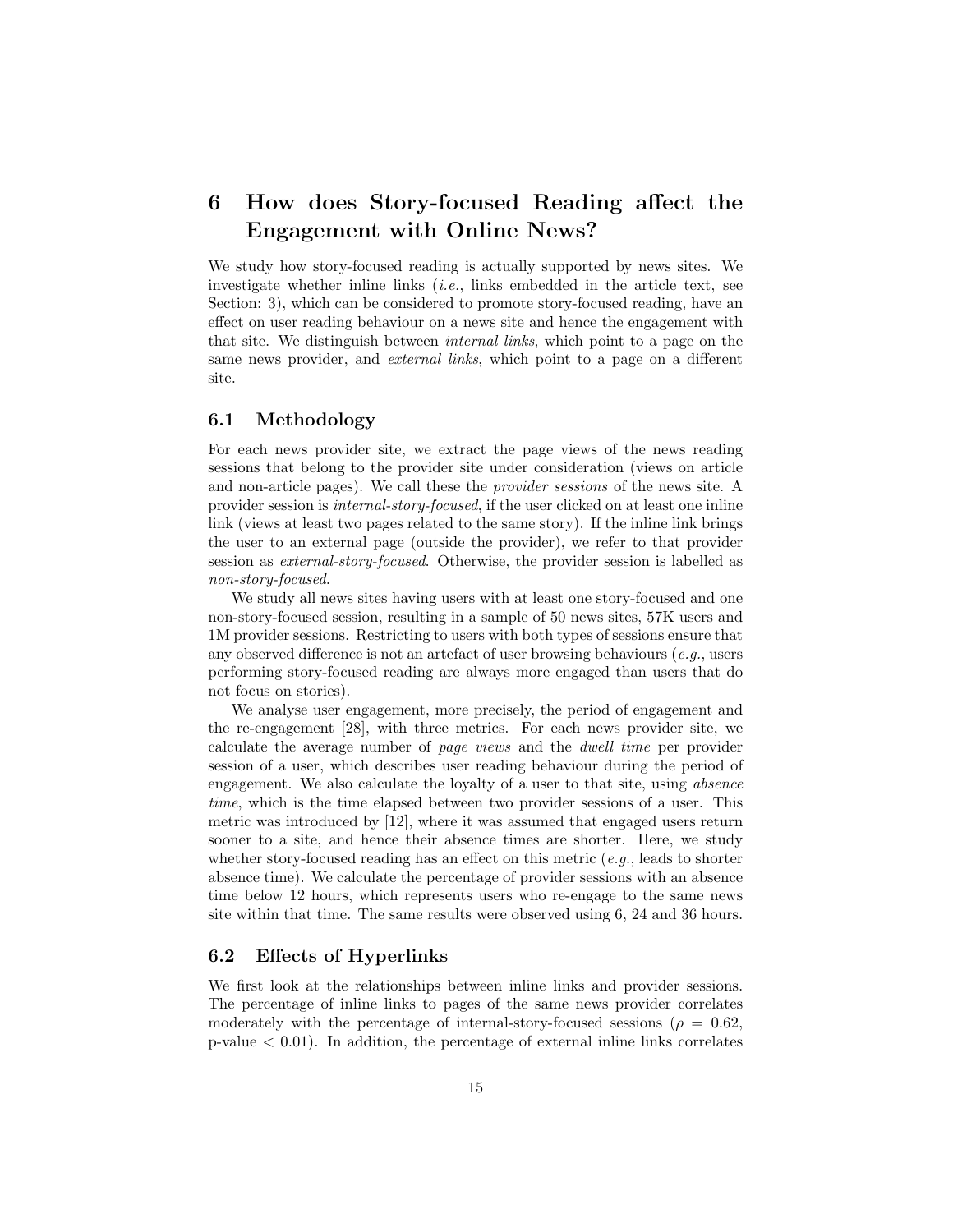

(a) Dwell time per provider session. (b) Absence time after provider session.

Figure 4: Session activity (dwell time) and loyalty (absence time) of users depending on the type of provider session.

moderately with the percentage of external-story-focused sessions ( $\rho = 0.56$ , pvalue < 0.01). Therefore, providing inline links can lead to more story-focused reading within a news site. We now investigate whether this leads to higher user engagement with the news site as well.

Figure 4 depicts the average dwell time, and the probability that the absence time is below 12 hours per provider, depending on the type of provider session.<sup>7</sup> The x-axis represents the providers, ordered by increasing dwell time for non-story-focused sessions (represented by the line). The two types of dots represent internal-story-focused sessions (circle) and external-story-focused sessions (cross). A similar plot is obtained for the average page views metric (omitted as it does not bring additional insights). Now, we discuss the results for these two types of sessions.

Internal-story-focused. The dwell time is higher for internal-story-focused sessions, for almost all considered news providers. Only 3 (out of 50) providers have their corresponding average dwell time lower for the internal-story-focused sessions. The average increase in dwell time from non-story-focused to internalstory-focused sessions is 50%. The same can be observed with respect to the loyalty metric. For 78% of the providers, we find that there are more users that return earlier after they have an internal-story-focused session. The probability that users come back to the same news provider within the following 12 hours increases by 68%. The K-S test confirms that the differences are statistically significant (p-value  $\ll 0.01$ ).

External-story-focused. Some providers do offer only few inline links to external content,<sup>8</sup> and we were not able to identify external-story-focused sessions for them (for these providers there are no values in the two plots in Figure 4). We focus on the remaining 35 news provider sites, consisting of 31K users and

<sup>7</sup>The axis values are removed for confidentiality.

<sup>8</sup>These providers have on average only 3.5% external inline links, compared to the remaining 35 providers that have on average 6.6% external inline links.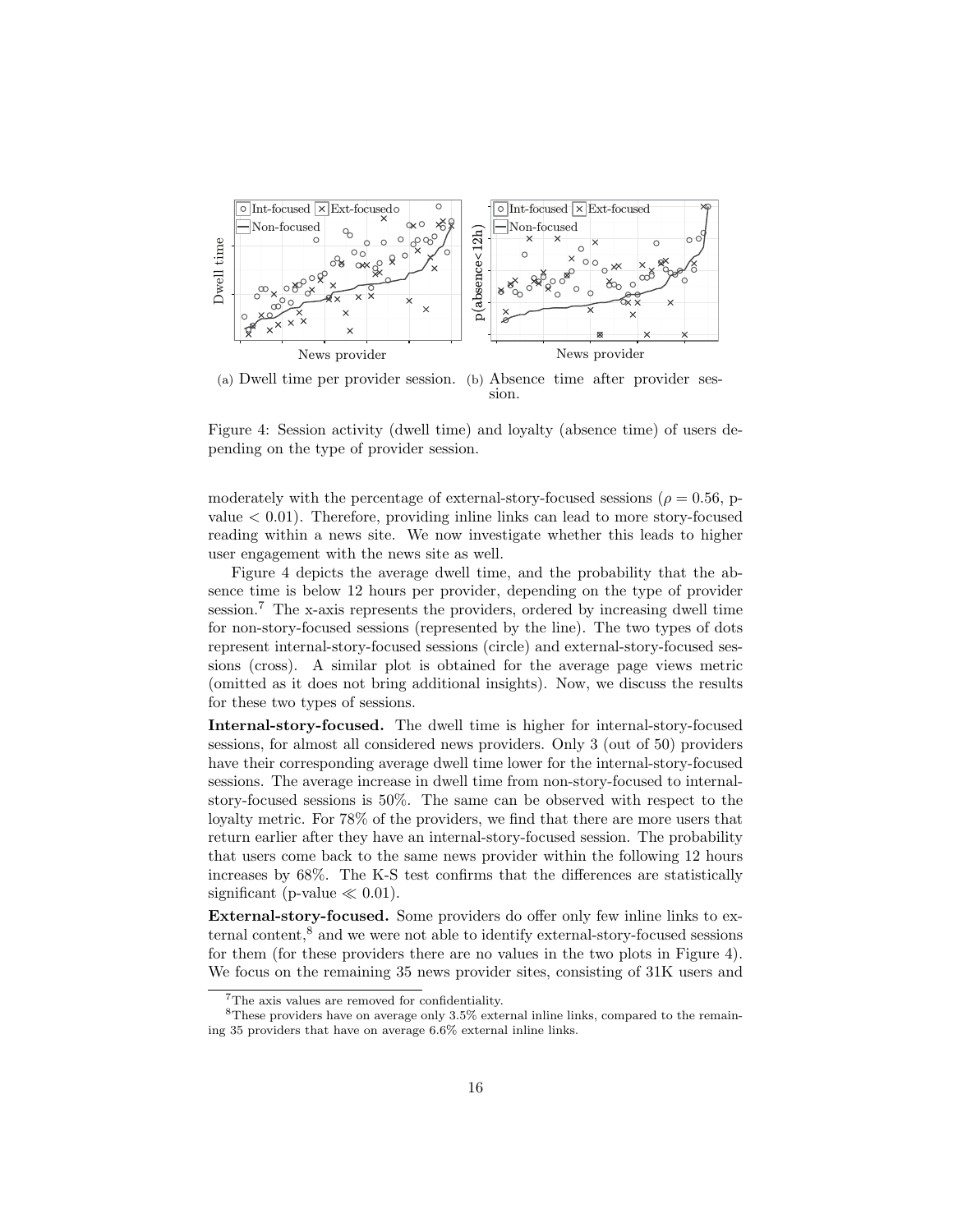37K sessions.

We do not observe an effect on the dwell time (neither positive nor negative). The average increase is only 5.5%, and based on a K-S test we cannot confirm that the distributions are different (p-value  $= 0.36$ ). Interestingly, for 70% of these news sites, the probability that users return within the following 12 hours increases (the average increase is 76%). The difference is statistically significant (p-value  $\ll 0.01$ ). This suggests that offering links to external sites does not necessarily hurt user engagement (with respect to the site providing such links).

In many cases, users navigating to external sites when engaged in storyfocused reading are more likely to return sooner to the news site. Their experience was positive, and such users are inclined to return to consume more content, whether hosted by them or other sites they link to.

Overall, providing links (inline) – thus to promote story-focused reading – has a positive effect on user engagement, in terms of time spent on the site, the number of articles read on the site, and loyalty to the site. Although only few news sites provide links to content on other sites, we could show that offering such links have a positive effect on user engagement in terms of the user loyalty to the site.

## 7 How Do Hyperlinks Promote Story-focused Reading?

In the previous section, we observed that users increase their engagement with a news provider when following inline links to related content. However, we assume that the performance of such links (do they get clicked?) depends on the linking strategy of the news provider. We therefore analyse in this section how inline links promote story-focused reading, depending on their type (e.g., linking to "Internal News Article" versus "External Multimedia"), position in the text (e.g., top or bottom of the text), and total number of inline links provided.

### 7.1 Methodology

In the first two subsections, we group inline links based on their type and position in the text. We use two metrics, popularity and performance, to compare the various inline link groups. Popularity is concerned with how many inline links belong to the group, whereas performance relates to how often the inline links in the group are clicked. We measure the *popularity* of an inline link group as the percentage of inline links that belong to that group. To measure the performance of an inline link group, we calculate the probability that a user clicks on a link of that group using its frequency of occurrence (propLink  $=$  $\#$ inline links of that group /  $\#$ inline links), and compare it with the real click probability (propClick  $=$  #clicks on inline links in that group / #clicks on inline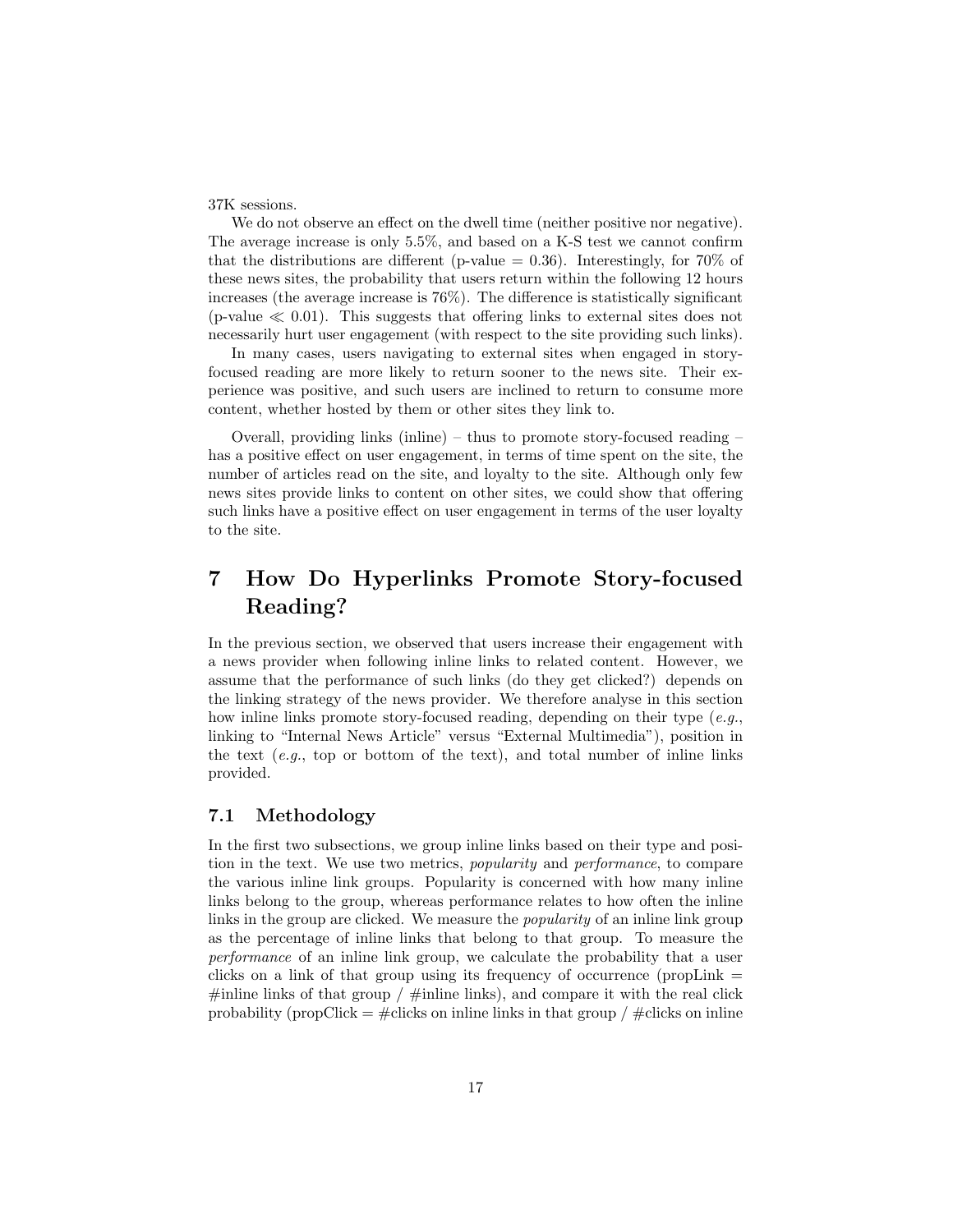| Link type     | %Articles | Popularity | Performance |
|---------------|-----------|------------|-------------|
| Internal      | 87.73%    | 72.20%     | $+13.48\%$  |
| Article       | 59.76%    | 28.97%     | $+80.39\%$  |
| Non-Art.      | 62.94%    | 43.22%     | $-11.70\%$  |
| External      | 51.14%    | 27.80%     | $-14.58\%$  |
| News Article  | 14.74%    | 3.68%      | $-29.66\%$  |
| News Non-Art. | 2.24%     | $0.46\%$   | $-15.19\%$  |
| News Non-Top  | 27.33%    | 11.11%     | $-2.60\%$   |
| Other         | 17.33%    | 4.11%      | $-9.34\%$   |
| Organisation  | 11.61%    | 3.09%      | $-21.88\%$  |
| Social Media  | 7.50%     | 4.15%      | $-90.89\%$  |
| Multimedia    | 3.58%     | $0.75\%$   | $+60.75\%$  |
| Reference     | 1.59%     | 0.45%      | $-46.53\%$  |

Table 5: Popularity and performance of inline links depending on their type.

links). The difference indicates the performance of the links:

$$
LinkPerf = \frac{propClick - propLink}{propLink} .
$$

The last subsection is concerned with how the total number of inline links on an article page influences a link performance. The performance is measured by the total number of clicks on inline links and the average number of clicks per link.

### 7.2 Types of Inline Links

Table 5 shows the popularity and performance depending on the types of inline links, using the predefined site categories (see Section: 3). We also report the percentage of articles containing a link of that type (column "%Articles").

Internal links appear in 87.73% of the articles that have inline links. These links include internal links to articles, and internal links to non-article pages (the latter includes links to topic pages, profiles of politicians or celebrities, etc.). Both categories of internal links occur in about 60% of the articles, but the popularity of internal links to non-article pages is higher. On the other hand, internal links to article pages have a higher performance than those that point to non-article pages  $(+80.39\%, \text{ and } -11.70\%, \text{ respectively})$ . However, we know from our previous analysis that these links are not as frequently used as links on the front page of the news provider (see Section: 5.3). We hypothesise that the provided links are not well presented or they do not cover the full information need of the users; in other words, their potential in driving users to consume more content is not fully exploited.

External links appear in 51.14% of the articles that have inline links. The most common type of external links are links to news sites outside our sample of top English news sites ("External News Non-Top"), but also the popularity of links to popular news sites is high. However, the link performance is  $-2.60\%$ for links to less popular news sites, and −29.66% for links to popular news sites. This suggests that users are more attracted to less known sources, as they provide new information related to the story.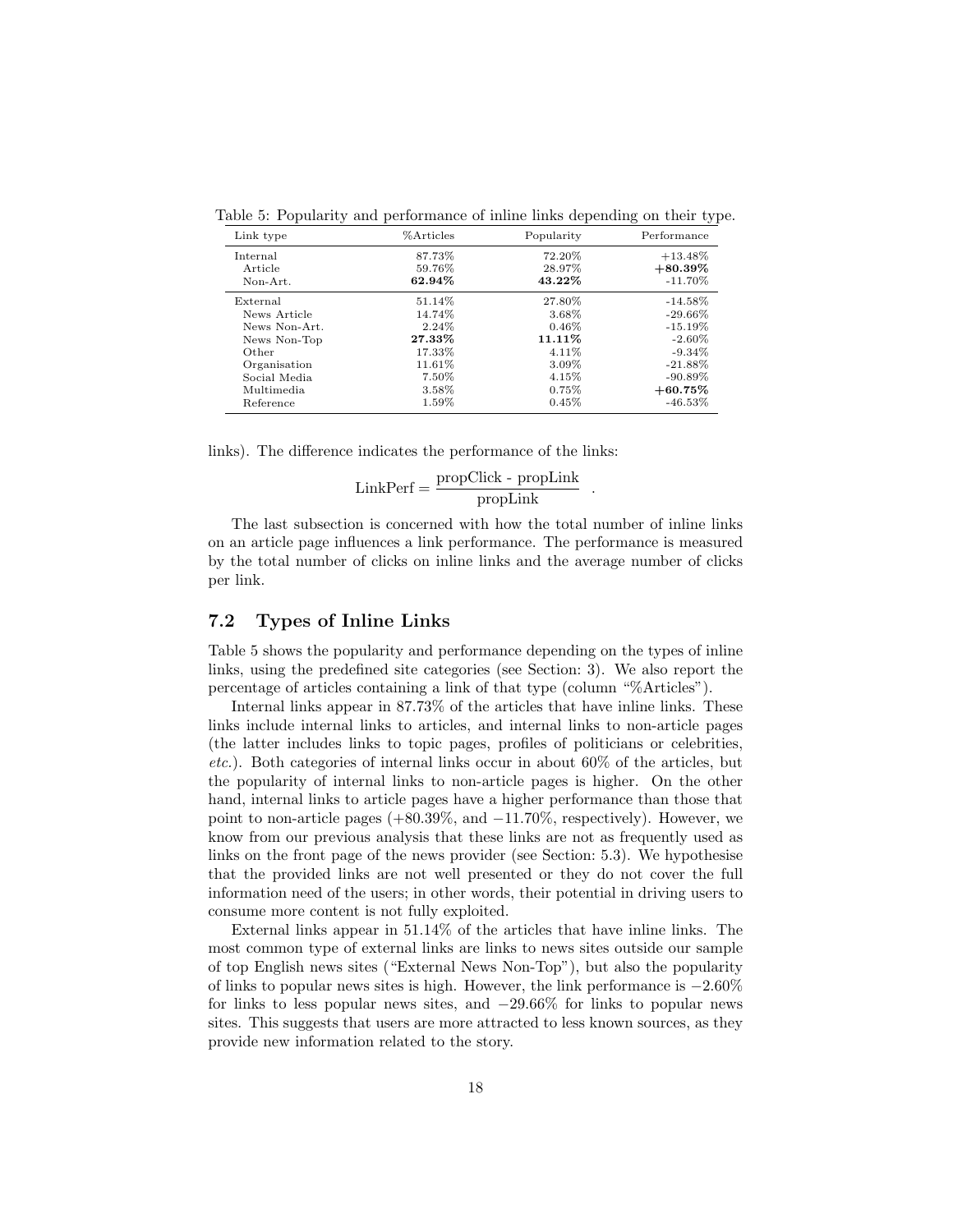

Figure 5: Popularity and performance of inline links depending on their position in the article text.

Links of types "External Other" and "External Organisation" also appear frequently in articles. For instance, the website of the Royal Astronomical Society of Canada<sup>9</sup> was linked from articles related to the story about the "Draconid meteor shower". Other articles link to valuable background information about a story; research studies related to the story "Volcanoes on Mars"<sup>10</sup> or insurance information for "Obamacare"11. The performance of inline links to external other content is the third highest with −9.34%.

Links to reference websites (such as Wikipedia) and social media sites are less frequent and less likely to be used, particularly in the case of social media links. For both categories of links, the link performance is the lowest (−90.89% and −46.53%, respectively). Only for links to multimedia content we observe that the link performance is above 0. This suggests that users are interested in gaining more information from multimedia channels (such as YouTube). None of the classes of external links have a performance that compare to the internal links to articles pages.

### 7.3 Position of Inline Links

We examine the effect of the link position in relation to story-focused reading. We define the position of an inline link in the article text by counting the number of words occurring before the link. We then normalise the position between 0 (beginning of the text) and 1 (end of the text). Figure 5 depicts the popularity (left y-axis), and the performance (right y-axis) of inline links depending on their position.

We see that 30% of the links occur at the end whereas 16% of them appear at

 $^9{\rm http://www.rasc.ca}$ 

<sup>10</sup>http://redplanet.asu.edu/?p=2389

<sup>11</sup>http://kff.org/health-reform/perspective/how-buying-insurance-will-change-underobamacare/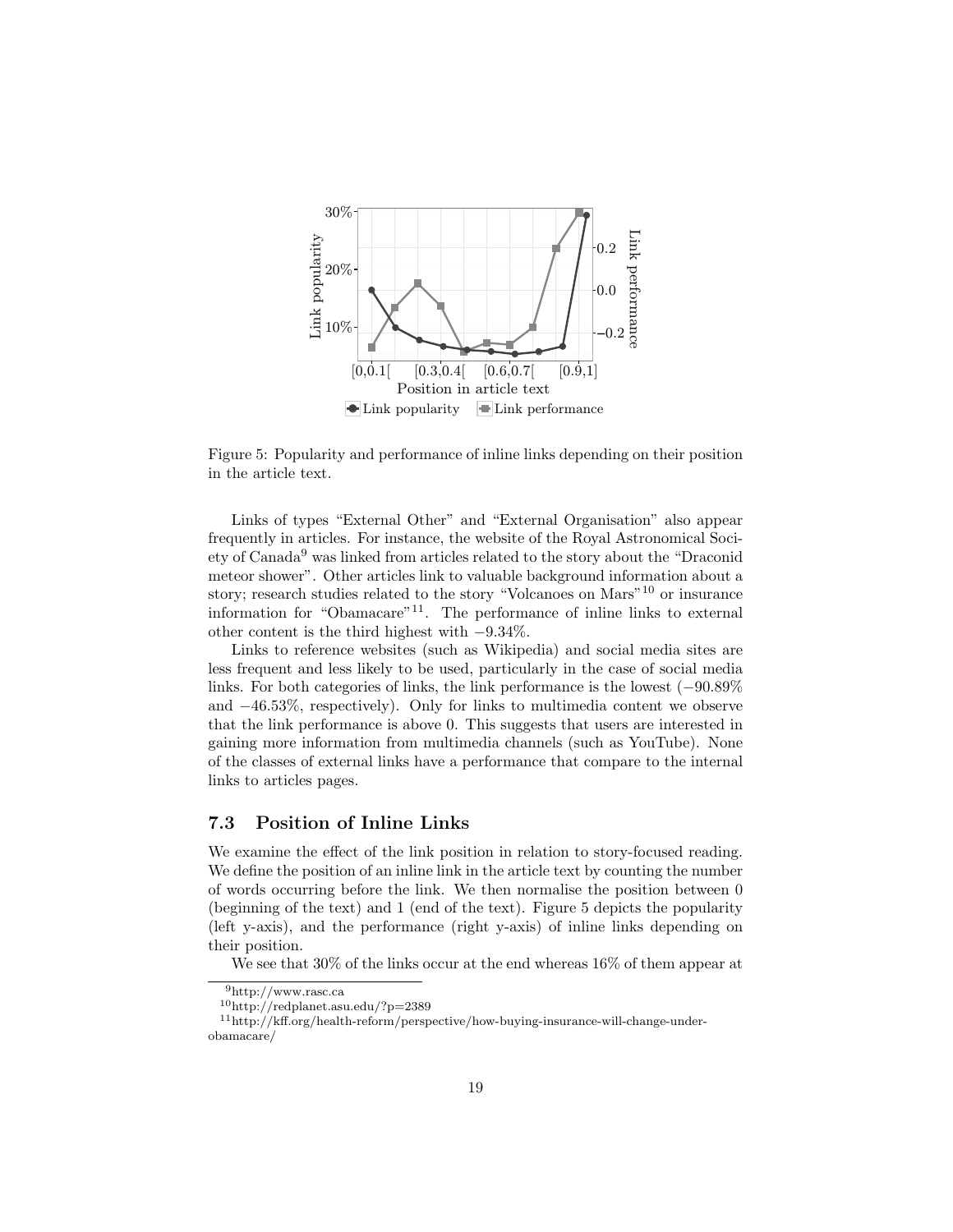

(a) Total number of clicks on inline links. (b) Number of clicks per inline link.

Figure 6: Distribution of the performance of inline links depending on the total number of inline links. Outliers are removed for clarity.

the beginning of the text. The remaining 54% are distributed within the article text. However, the performance of links located at the beginning of the text is very low (−28%), whereas the best performance is achieved with links at the end of the article text  $(+35\%)$ . We hypothesise that users interested in a story (thus focusing on it), like to read the whole article first, before eventually deciding to read more articles on the same story. To support story-focused reading, a good strategy seems to have a paragraph with inline links to related articles at the end of the article text. We also observed the same when restricted to inline links of types "Internal News Article", "External News Article", or "External News Non-Top".

Interestingly, the inline links located between the upper 20% and 40% of the article text perform also well. A manual inspection of the data shows that these are links to multimedia content. Many news providers have articles embedding a picture with a link to a gallery in their upper part. However, we could also find examples of solely text-based links that refer to multimedia content related to the article story.

### 7.4 Number of Inline Links

Figure 6 shows the distribution of the number of clicks on inline links and the average clicks per inline link with respect to the number of inline links in the article. There seems to be a "sweet spot" around 10 inline links per article. The number of clicks increases until reaching about 9 to 11 inline links in the article, and then stagnates. The average number of clicks per link also starts to drop around that same number, and articles having more than 29 inline links tend to elicit fewer clicks on inline links than articles with less inline links.

This suggests that (i) having less than 10 inline links per article may be wasting an opportunity, as users may be enticed to click to access related content by offering more links to them; (ii) having between 10 and 29 inline links per article does not result in more clicks, but simply spreads the clicks more;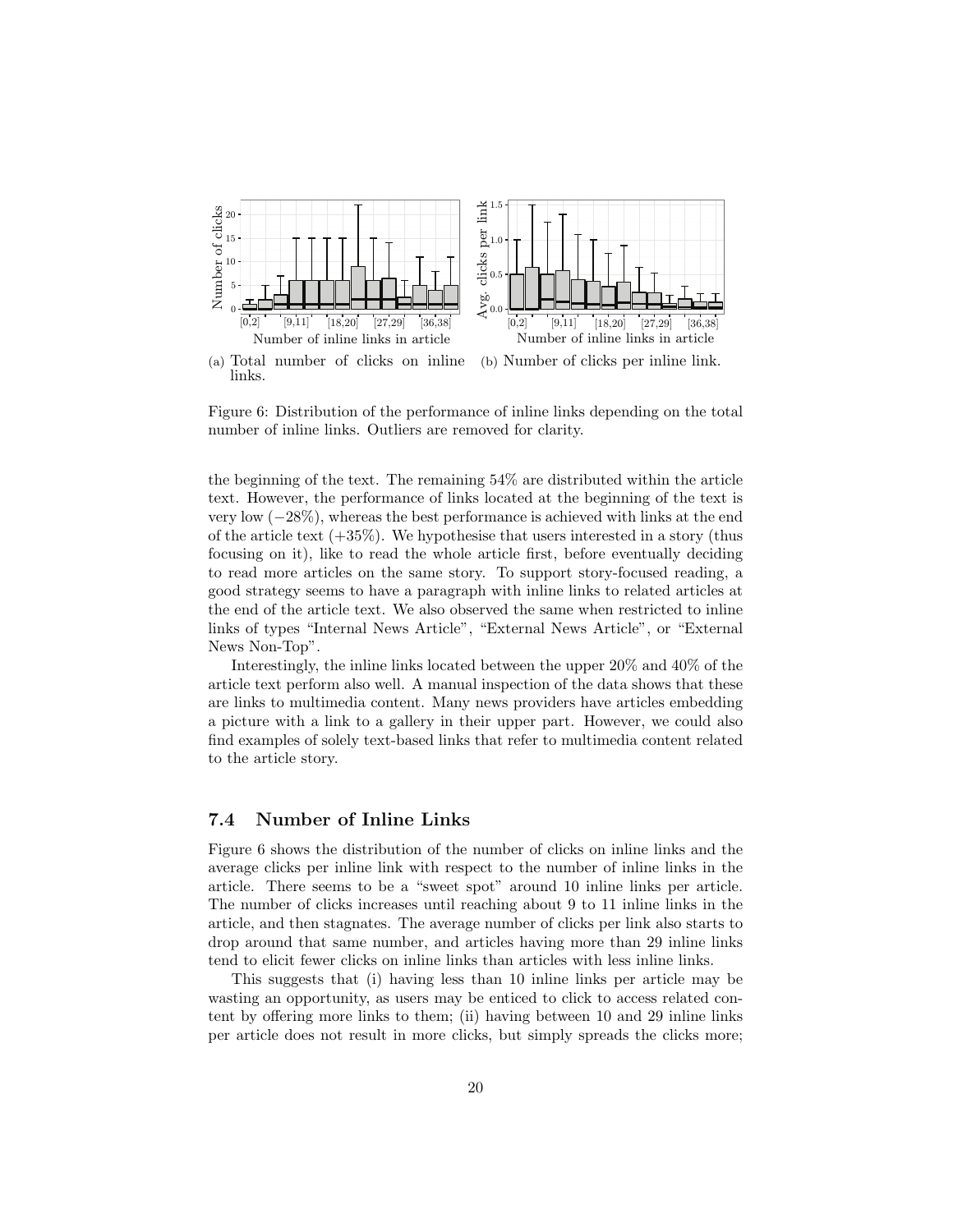and finally (iii) having more than 29 inline links may actually harm the user experience and make users less likely to click.

Overall, we showed that the performance of inline links, which allow users to engage in story-focused reading (as they bring users to content related to the story of an article), can be affected by their type, their position, and how many of them are present in an article.

### 8 Discussion

We performed a large-scale data analysis that focused on a specific aspect of online news consumption: when users focus on a story while reading news, *i.e.*, they read more than one article related to a specific story. We referred to this as story-focused reading.

We studied this type of news reading behaviour with several hundred thousand users during a one-month period, on 65 highly-visited news sites. Our study encompasses a large variety of news sites, which millions of users access on a daily basis. In addition, we showed that story-focused reading exists, and that it is not a trivial phenomenon. This type of news reading differs from a user daily consumption of news (i.e., non-story-focused reading) and these differences should be noticed by news providers, as promoting story-focused reading can lead to increased user engagement with the news site.

### 8.1 Characteristics of Story-focused Reading

Most studies investigating online news consumption have been concerned with how users read news on a specific news site [9, 25]. We add to this body of work a new dimension: we analysed how users engage in news reading across news sites when focusing on a particular story.

We observed that story-focused reading is not simply a consequence of the fact that some stories are more read, have more articles written about them, or covered by more news providers. As in the case of general reading behaviour of users [23, 2], story-focused reading is driven by the interest of the users. In addition, even users that can be considered as casual news readers (i.e., they only read few articles) engage in story-focused reading. Hence, news providers can potentially engage such readers by supporting story-focused reading.

We analysed story-focused sessions and compared them with non-storyfocused sessions, and observed that users spend more time reading and visit more news providers when focusing on a specific story. Only when users read many articles about a story, the reading time decreases. Our analysis suggests that this could be due to news articles containing mostly the same information. [18] reported that news reading is a browsing task where users are visiting their preferred news site(s) to keep up to date with the latest news. This kind of behaviour can be found during non-story-focused sessions. However, story-focused reading reflects user browsing behaviour during an information gathering task which "involves the collection of information, often from multiple sources" [18]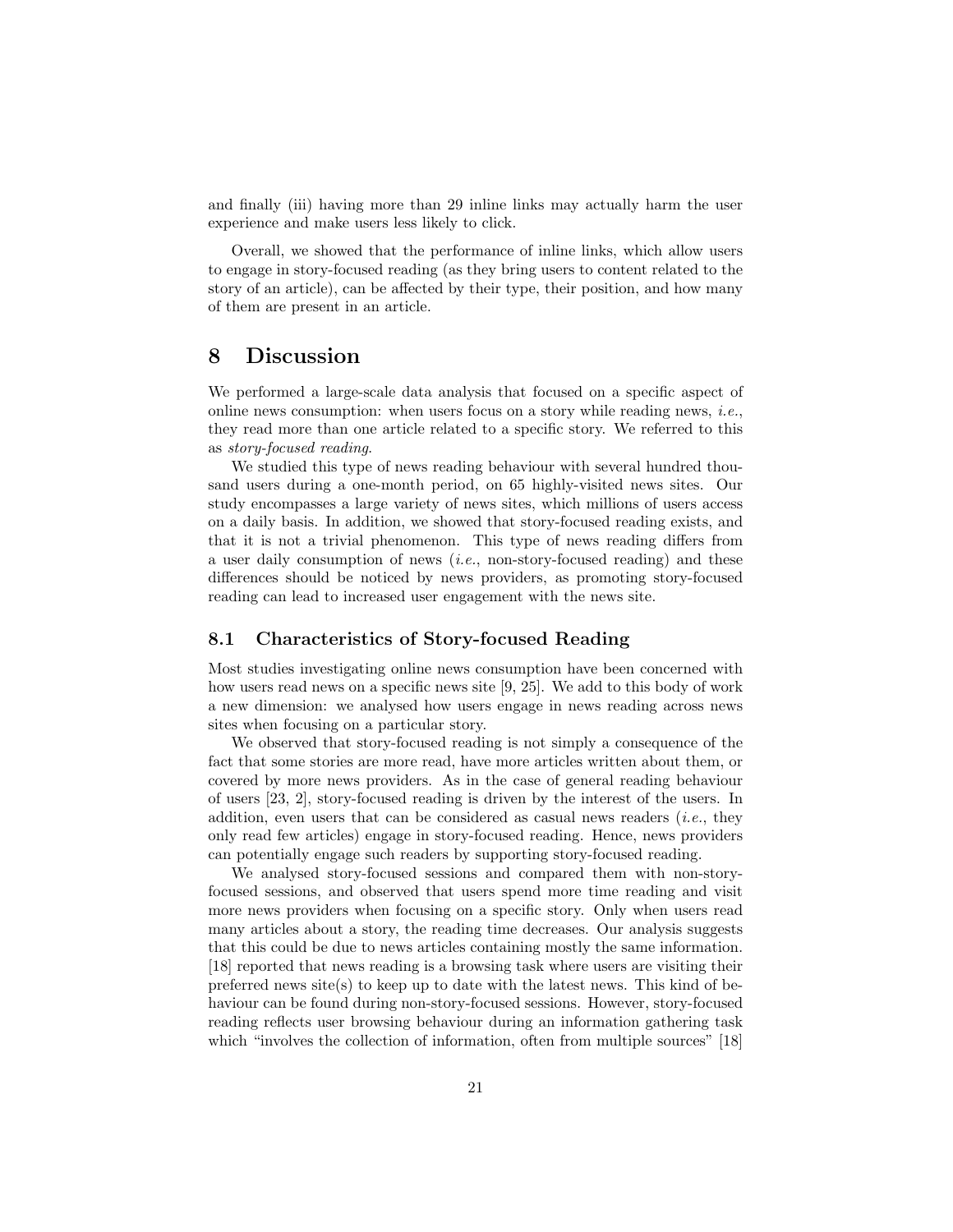around a story of interest. The user might do so to obtain various angles or background information on the story. Returning to the work of [28], our results demonstrate that user motivation – why they want to read news – influences the reading behaviour during the period of engagement.

The strategies that readers employ to find articles related to a story depend on how deep they want to delve into the story. If users are only reading a few articles about a story, they tend to gather all information from a single news site. In the case of deeper story-focused reading, where users are interested in the story details or specific information [25], they often use search and social media sites; two tools that are frequently employed to follow news events [26, 16]. Furthermore, many users are coming from less popular news sites and blogs, which makes sense, because blogs frequently link their posts to mainstream news sites when discussing an event [34] and users are following these links to likely gather further information or confirm the veracity of what they are reading [41]. Since news sites do not link to each other [40, 42], because of competition, they exchange less traffic. All these were validated with our analysis.

[25] already highlighted that different types of reading exists and recommended that this should be considered when designing news sites. News providers could adapt their sites when they identify a user engaging in story-focused reading. For instance, such information could be integrated in the personalised news recommender of the news site [23]. Story-related articles in the news feed could be highlighted or content frames containing information and links related to the story could be presented on the front page. It might be also beneficial to provide and link to topic pages containing latest updates, background information, blog entries, eye witness reports, *etc.* related to the story.<sup>12</sup> Story-focused reading also brings new opportunities for news providers to drive traffic to their sites by collecting the most interesting articles and statements around a story, *i.e.*, becoming a news story curator [4], and publishing them via social media channels or email newsletters.

#### 8.2 Promoting Story-focused Reading

A number of previous works have aimed at identifying strategies that keep users engaged with a news site, such as recommending news articles to users [23, 30] or integrating interactive features (e.g., multimedia content, social features, hyperlinks) into news articles [31]. We showed that news providers can promote story-focused reading and increase engagement by linking their articles to other related content.

Most related to our work is the study of [6] that developed an approach for automatically embedding links to related content into news articles, and the study of [28] who highlighted that hyperlinks (and interactivity in general) are an important factor that influences the stages of engagement (these are point of engagement, period of engagement, disengagement, and re-engagement). We contributed to this research by analysing the different linking strategies of news

 $12$ http://readwrite.com/2012/08/20/why-topic-pages-are-the-next-big-thing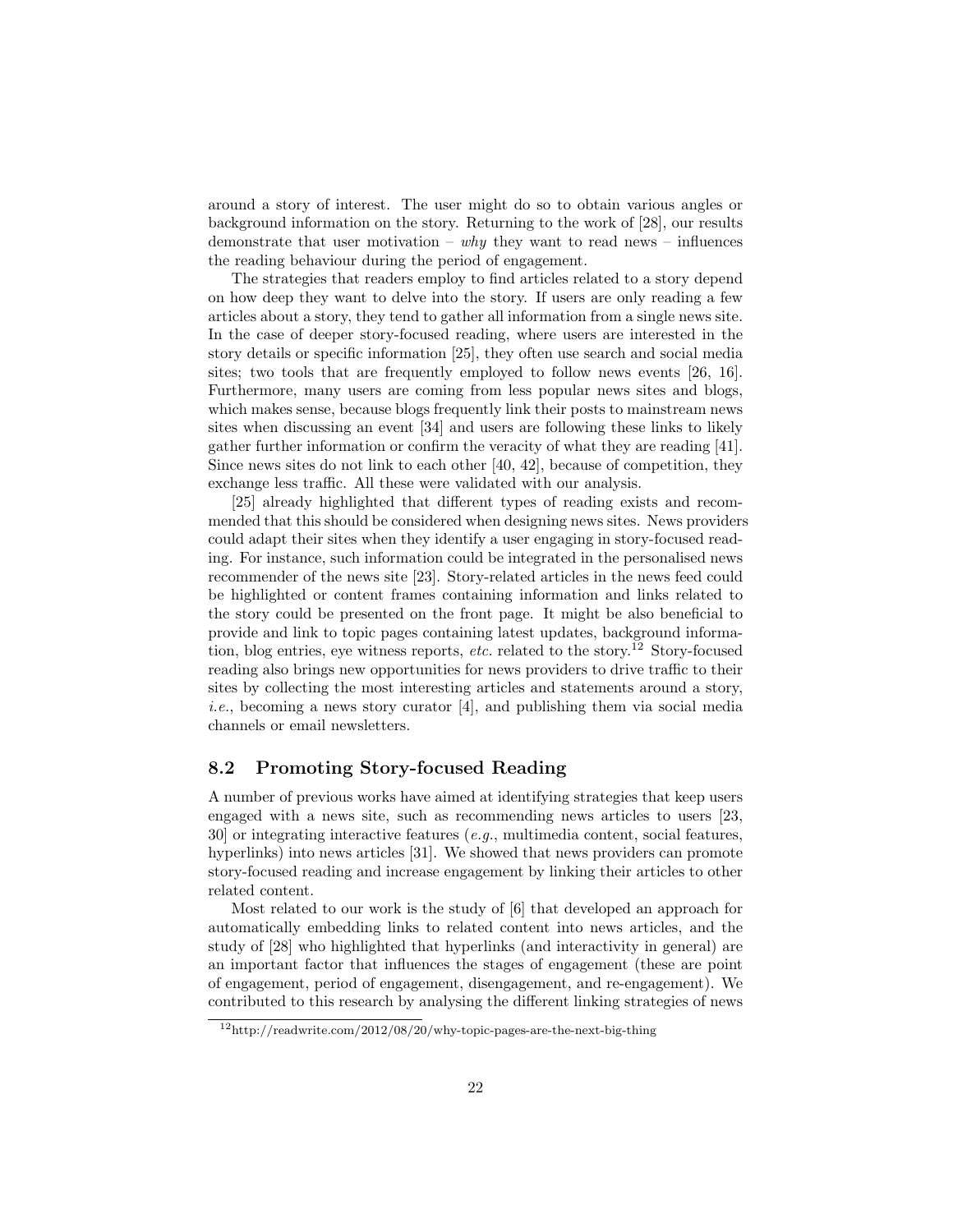providers and their impact on user engagement. Moreover, we extended existing research by showing that the findings apply to many news sites (previous research focused on a single site) and by investigating into the effects of hyperlinks on users' returning behaviour to the site (previous research did not study re-engagement).

We showed that having internal links within the article text promotes storyfocused reading and as a result keeps users engaged. It leads to a longer period of engagement (reading sessions are longer) and ealier re-engagement (shorter absence time). We also showed that providing links to external content does not have a negative effect on user engagement; the period of engagement remains the same (reading sessions are the same), and the re-engagement begins even sooner (shorter absence time).

It should, however, be emphasised that this does not mean that news providers should just provide inline links, but the right ones in terms of quantity and quality. As demonstrated in this paper, the type, the position, and the number of links play an important role. Users tend to click on links that bring them to other news articles within the same news site, or to articles published by less known sources, probably because they provide new or less mainstream information. However, it is not a good strategy to offer too many such links, as this is likely to confuse or annoy users. This aligns with the user study reported by [6] showing that too many inline links can have detrimental effect on users' reading experience. Finally, users tend to click on links that are close to the end of the article text.

Overall, we can conclude that the linking strategies of news providers affect the way users engage with their news sites, which is in alignment with the findings of [28] and [6]. However, our results are in contradiction with the linking strategy of many news providers, which often comes down to keeping users as long as possible on their sites by linking to other content on their own site [40, 42]. Instead, our results confirm the assumption of [7] and [8] that it may be beneficial (long-term) to entice users to leave the site (e.g., by offering them interesting content on other sites) in a way that users will want to return to it.

Some news sites  $(e.g., \text{CNN}, \text{Time})$  already offer links to content around the Web<sup>13</sup> using third-party news recommendation engines. In this context, a costper-click (CPC) pricing model is employed, in which the content owner is paying the news provider each time the link is clicked by a user. Such approaches could be also applied to promote story-focused reading. Both, the provider (because of increased engagement and the CPC model) and the user (because s/he is offered interesting content) can benefit from such links.

## 9 Future Work

Our definition of stories as hard clusters of articles can be relaxed. There are many stories that are related to each other  $(e.g., Oba macare$  and the threat

<sup>13</sup>http://www.outbrain.com/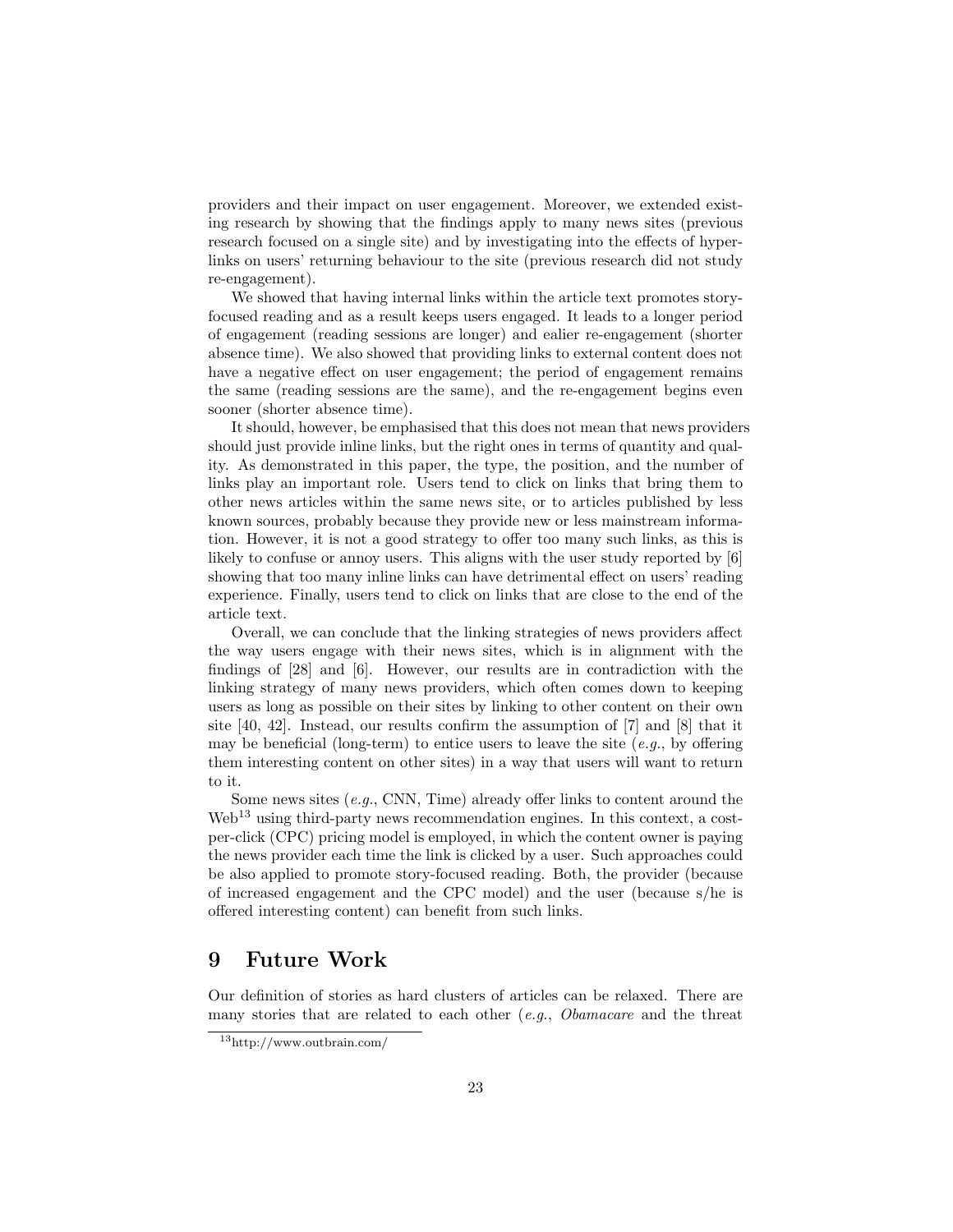of government shutdown), and this could be taken into account when studying story-focused reading. It would be also interesting to analyse how users focus on niche stories, especially which other sites and information sources are involved. Furthermore, stories can have follow-up stories, and it would be interesting to study the temporal aspects of story-focused reading; more precisely, how stories evolve over time and how this influences the story-focused reading behaviour of users and user engagement.

Second, it will be important to improve the identification of the related links of an article. We did not consider, for example, links in "related content" boxes. The presentation (e.g., position, colour, size) of the links is also of great importance. This investigation will lead to a better understanding of how to provide related links from an interaction design perspective.

Finally, we did not take into account how the novelty and quality of the related content influences user engagement with respect to the news provider; which has been shown to influence user engagement [28]. We expect that linking to low quality content will have a negative effect on users, who will not likely to click on related content in future interaction with the news site. A study of the post-click satisfaction would enhance the understanding of these interdependencies.

## 10 Concluding Remarks

This paper provides new insights about how users read news online. More precisely, it studies how users consume content related to a story. Understanding how a story is read can help news providers promoting this type of news reading. Indeed, supporting story-focused reading can promote a successful reading experience, and as a consequence, increase user engagement with the news site, both in terms of time spent and loyalty.

## 11 Acknowledgements

Janette Lehmann acknowledges support from the Grant TIN2012-38741 (Understanding Social Media: An Integrated Data Mining Approach) of the Ministry of Economy and Competitiveness of Spain. The authors thank the Yahoo Toolbar users for providing their anonymous browsing log data.

## References

[1] Anagnostopoulos, A., Kumar, R., and Mahdian, M. Influence and correlation in social networks. In Proc. Conference on Knowledge Discovery and Data Mining (2008), SIGKDD, ACM, pp. 7–15.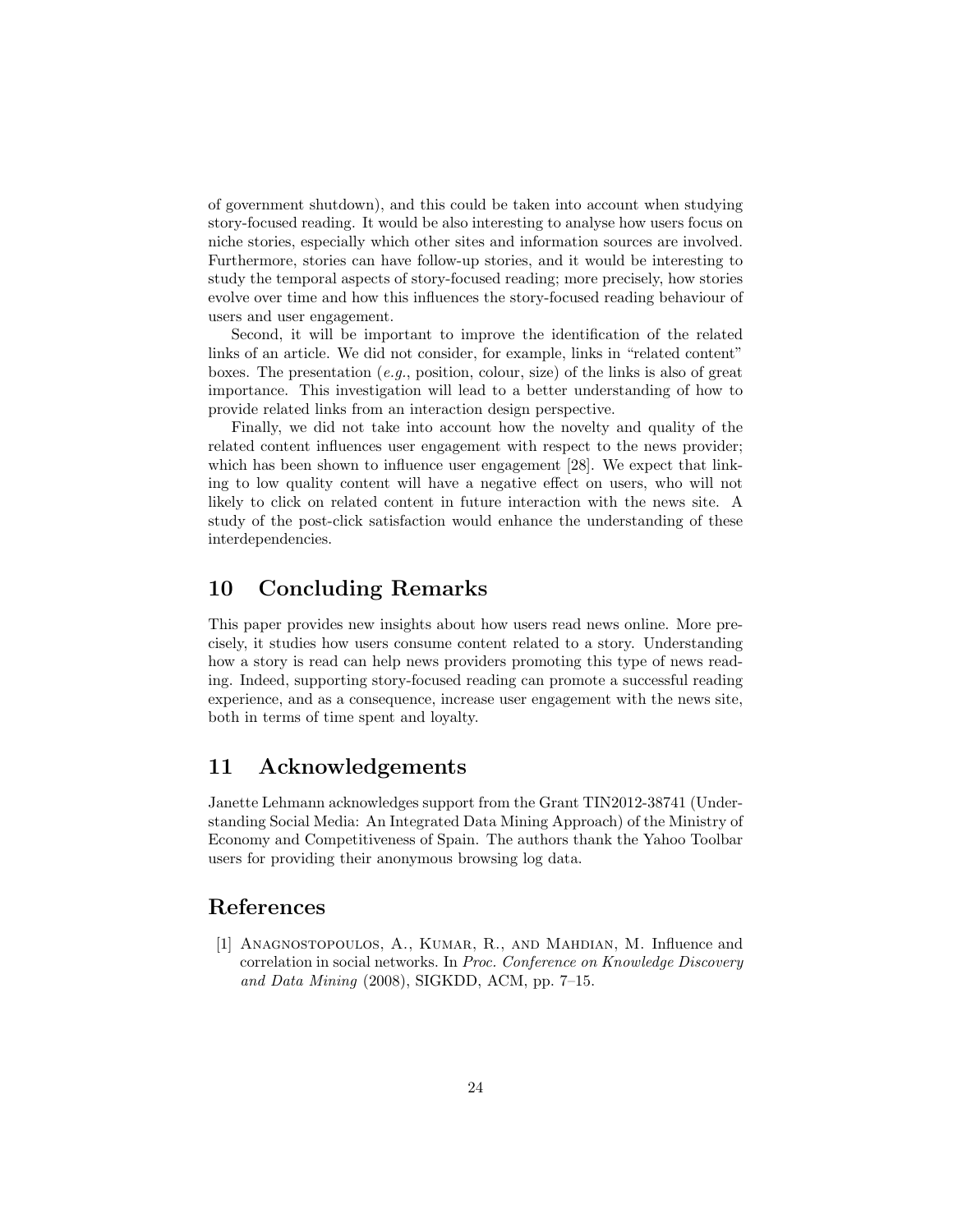- [2] Arapakis, I., Lalmas, M., Cambazoglu, B. B., Marcos, M., and Jose, J. M. User engagement in online news: Under the scope of sentiment, interest, affect, and gaze. JASIST 65, 10 (2014), 1988–2005.
- [3] Arguello, J., Diaz, F., and Callan, J. Learning to aggregate vertical results into web search results. In Proc. Conference on Information and Knowledge Management (2011), CIKM, ACM, pp. 201–210.
- [4] CARVIN, A. Distant witness. CUNY Journalism Press, 2013.
- [5] Catledge, L. D., and Pitkow, J. E. Characterizing browsing strategies in the world-wide web. Computer Networks and ISDN systems 27, 6 (1995), 1065–1073.
- [6] Ceylan, H., Arapakis, I., Donmez, P., and Lalmas, M. Automatically embedding newsworthy links to articles. In Proc. Conference on Information and Knowledge Management (2012), CIKM, ACM, pp. 1502– 1506.
- [7] De Maeyer, J. Hyperlinks and journalism: where do they connect? In Proc. Future of Journalism Conference (2011).
- [8] Dellarocas, C., Katona, Z., and Rand, W. Media, aggregators, and the link economy: Strategic hyperlink formation in content networks. Management Science 59, 10 (2013), 2360–2379.
- $[9]$  Dezsö, Z., Almaas, E., Lukács, A., Rácz, B., Szakadát, I., and BARABÁSI, A.-L. Dynamics of information access on the web. *Physical* Review E (2006).
- [10] Diaz, F. Integration of news content into web results. In Proc. Conference on Web Search and Data Mining (2009).
- [11] DREZNER, D., AND FARRELL, H. The power and politics of blogs. *Public* Choice 134, 1–2 (2004).
- [12] DUPRET, G., AND LALMAS, M. Absence time and user engagement: evaluating ranking functions. In Proc. Conference on Web Search and Data Mining (2013), WSDM, ACM, pp. 173–182.
- [13] FINCHAM, K. Review: Storify (2011). The Journal of Media Literacy Education 3, 1 (2011).
- [14] FLAVIN, C., AND GURREA, R. Users' motivations and attitude towards the online press. Journal of Consumer Marketing 26, 3 (2009), 164–174.
- [15] Gibbs, W. J. Examining users on news provider web sites: A review of methodology. J. Usability Studies 3, 3 (May 2008), 129–148.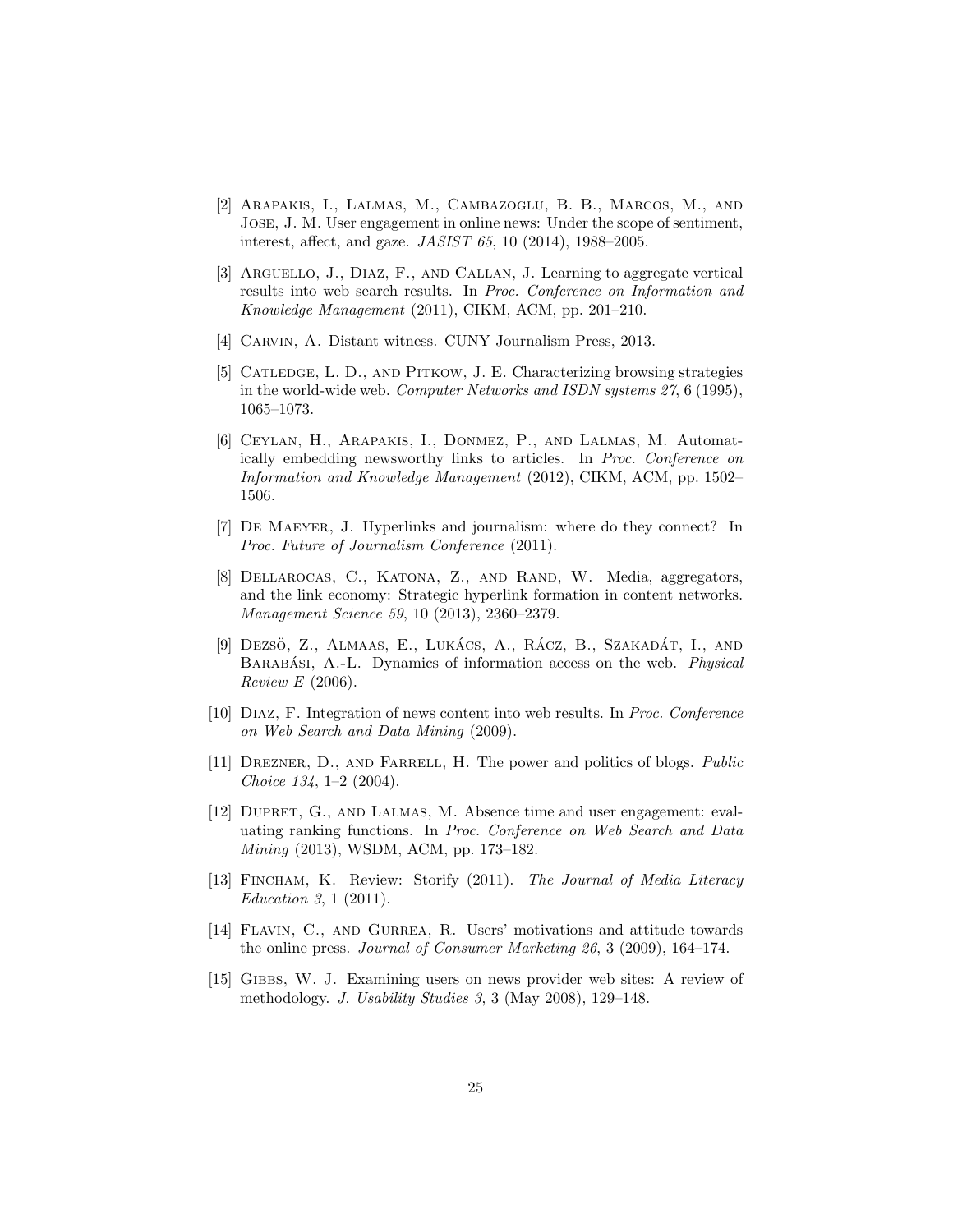- [16] Hu, Y., FARNHAM, S., AND TALAMADUPULA, K. Predicting user engagement on twitter with real-world events. In Ninth International AAAI Conference on Web and Social Media (2015).
- [17] KEEGAN, B., GERGLE, D., AND CONTRACTOR, N. Hot off the wiki: Dynamics, practices, and structures in wikipedia's coverage of the  $t\bar{O}$ hoku catastrophes. In Proceedings of the 7th International Symposium on Wikis and Open Collaboration (New York, NY, USA, 2011), WikiSym '11, ACM, pp. 105–113.
- [18] KELLAR, M., WATTERS, C., AND SHEPHERD, M. A field study characterizing web-based information-seeking tasks. J. Am. Soc. Inf. Sci. Technol. 58, 7 (May 2007), 999–1018.
- [19] Kumar, R., and Tomkins, A. A characterization of online browsing behavior. In Proceedings of the 19th International Conference on World Wide Web (New York, NY, USA, 2010), WWW '10, ACM, pp. 561–570.
- [20] Lehmann, J., Lalmas, M., Dupret, G., and Baeza-Yates, R. Online multitasking and user engagement. In Proc. Conference on Information and Knowledge Management (2013), CIKM, ACM, pp. 519–528.
- [21] Lehmann, J., Muller-Birn, C., Laniado, D., Lalmas, M., and ¨ KALTENBRUNNER, A. Reader preferences and behavior on wikipedia. In Proc. Conference on Hypertext and Hypermedia (2014), HT, ACM, pp. 88– 97.
- [22] Li, L., Zheng, L., Yang, F., and Li, T. Modeling and broadening temporal user interest in personalized news recommendation. Expert Syst. Appl. 41, 7 (June 2014), 3168–3177.
- [23] Liu, J., Dolan, P., and Pedersen, E. R. Personalized news recommendation based on click behavior. In Proc. Conference on Intelligent User Interfaces (2010), IUI, ACM, pp. 31–40.
- [24] Louis, A., Crestan, E., Billawala, Y., Shen, R., Diaz, F., and Crespo, J.-F. Use of query similarity for improving presentation of news verticals. In VLDS (2011), M. Brambilla, F. Casati, and S. Ceri, Eds., vol. 880 of CEUR Workshop Proceedings, CEUR-WS.org, pp. 62–67.
- [25] Marshall, C. C. The gray lady gets a new dress: A field study of the times news reader. In Proceedings of the 7th ACM/IEEE-CS Joint Conference on Digital Libraries (New York, NY, USA, 2007), JCDL '07, ACM, pp. 259–268.
- [26] McCreadie, R., MacDonald, C., and Ounis, I. News vertical search: when and what to display to users. In *Proc. Conference on Research and* Development in Information Retrieval (2013), SIGIR, ACM, pp. 253–262.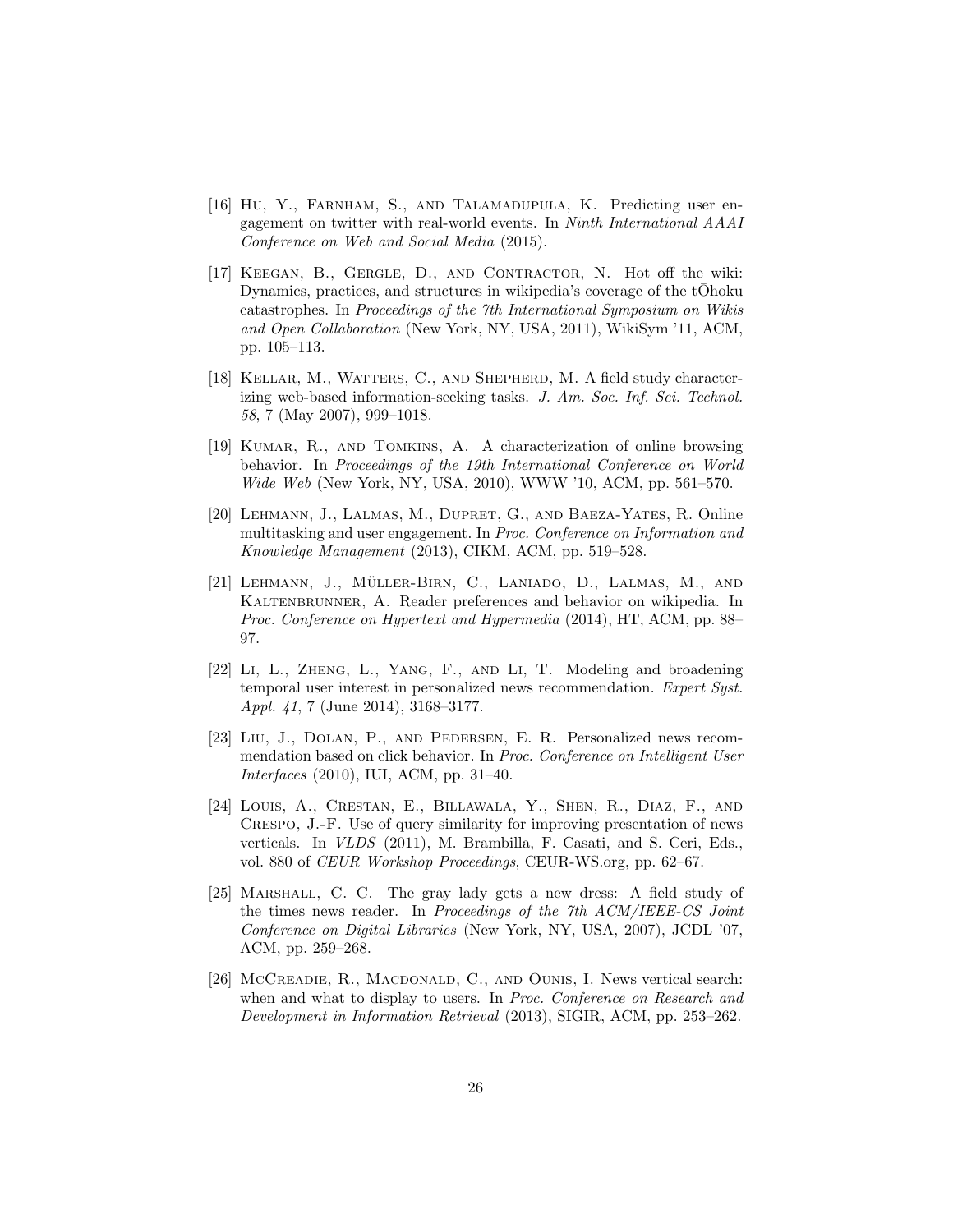- [27] MILNE, D., AND WITTEN, I. H. Learning to link with wikipedia. In Proc. Conference on Information and Knowledge Management (2008), CIKM, ACM, pp. 509–518.
- [28] O'BRIEN, H. L. Exploring user engagement in online news interactions. American Society for Information Science and Technology (ASIS&T) 48, 1 (2011), 1–10.
- [29] O'BRIEN, H. L., AND TOMS, E. G. What is user engagement? a conceptual framework for defining user engagement with technology. J. Am. Soc. Inf. Sci. Technol. 59, 6 (Apr. 2008), 938–955.
- [30] OGHINA, A. Optimizing engagement in online news. PhD thesis, University of Amsterdam, 2013.
- [31] OPGENHAFFEN, M., AND D'HAENENS, L. The impact of online news features on learning from news: a knowledge experiment. Journal of Internet Science 6, 1 (2011), 8-28.
- [32] Pew Research Center. Understanding the participatory news consumer. http://www.pewinternet.org//media/Files/Reports/2010/PIP Understanding the Participatory News Consumer. 2010.
- [33] PEW RESEARCH CENTER. In changing news landscape, even television is vulnerable. http://www.people-press.org/files/legacy-pdf/2012 News Consumption Report.pdf, 2012.
- [34] Reese, S. D., Rutigliano, L., Hyun, K., and Jeong, J. Mapping the blogosphere: Professional and citizen-based media in the global news arena. Journalism 8, 3 (2007), 235–261.
- [35] Roos, J. M. *Hyper-Media Search and Consumption*. PhD thesis, Duke University, 2012.
- [36] Saez-Trumper, D., Castillo, C., and Lalmas, M. Social media news communities: gatekeeping, coverage, and statement bias. In Proc. Conference on Information and Knowledge Management (2013), CIKM, ACM, pp. 1679–1684.
- [37] Sato, Y., Yokomoto, D., Nakasaki, H., Kawaba, M., Utsuro, T., and Fukuhara, T. Linking topics of news and blogs with wikipedia for complementary navigation. In Social Software: Recent Trends and Developments in Social Software. Springer, 2011, pp. 75–87.
- [38] Sellen, A. J., Murphy, R., and Shaw, K. L. How knowledge workers use the web. In Proceedings of the SIGCHI Conference on Human Factors in Computing Systems (New York, NY, USA, 2002), CHI '02, ACM, pp. 227–234.